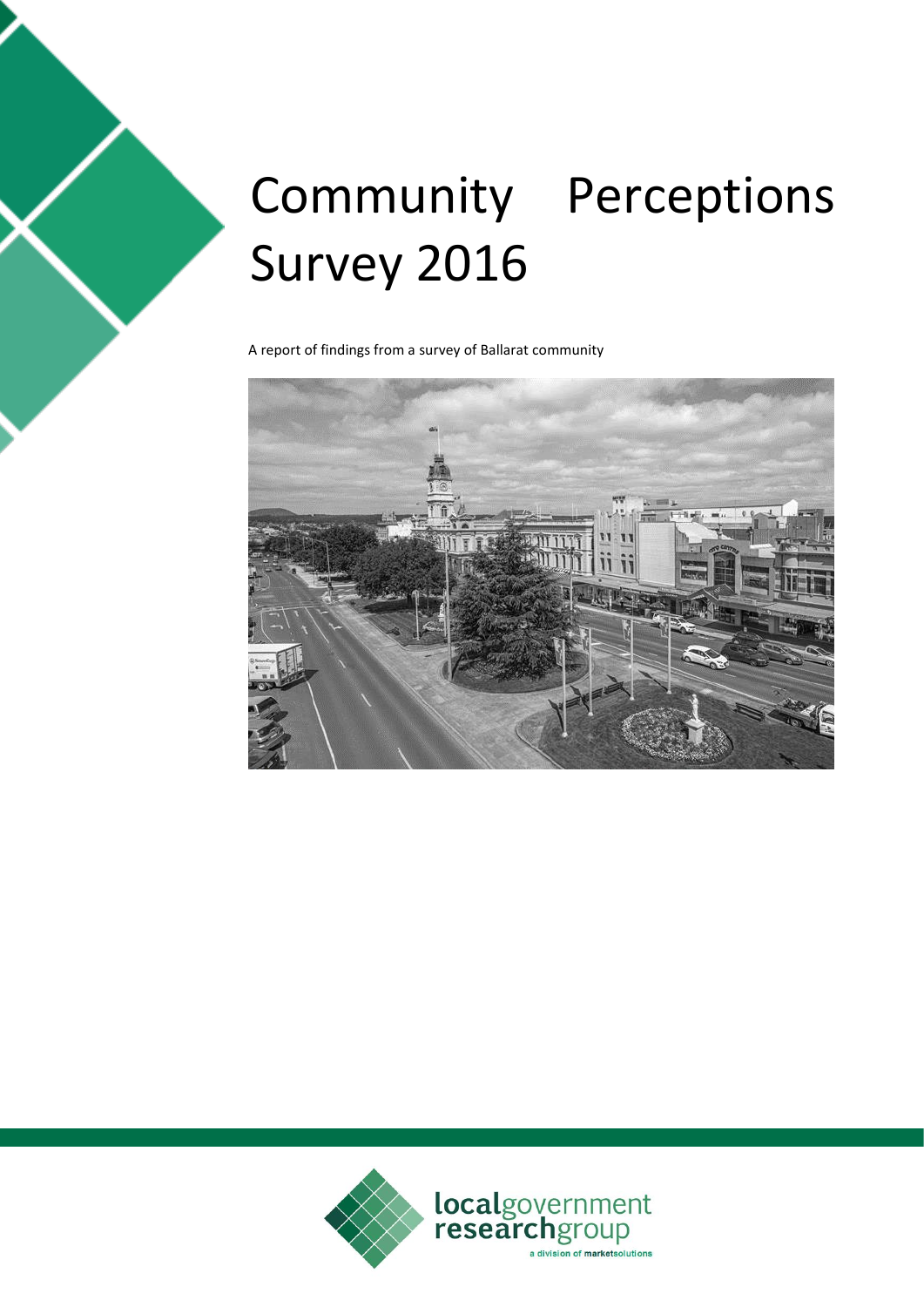| prepared for | <b>Ballarat City Council</b>                                              |
|--------------|---------------------------------------------------------------------------|
| by           | <b>Christine Maddern</b>                                                  |
|              | Local Government Research Group, a division of Market Solutions Pty. Ltd. |
|              | Suite 8, 707 Mount Alexander Road, Moonee Ponds, Victoria, 3039           |
|              | 03 9372 8400                                                              |
|              | www.marketsolutions.com.au/lgrg                                           |
| date         | 31 July 2016                                                              |
| ref          | 2865                                                                      |
|              |                                                                           |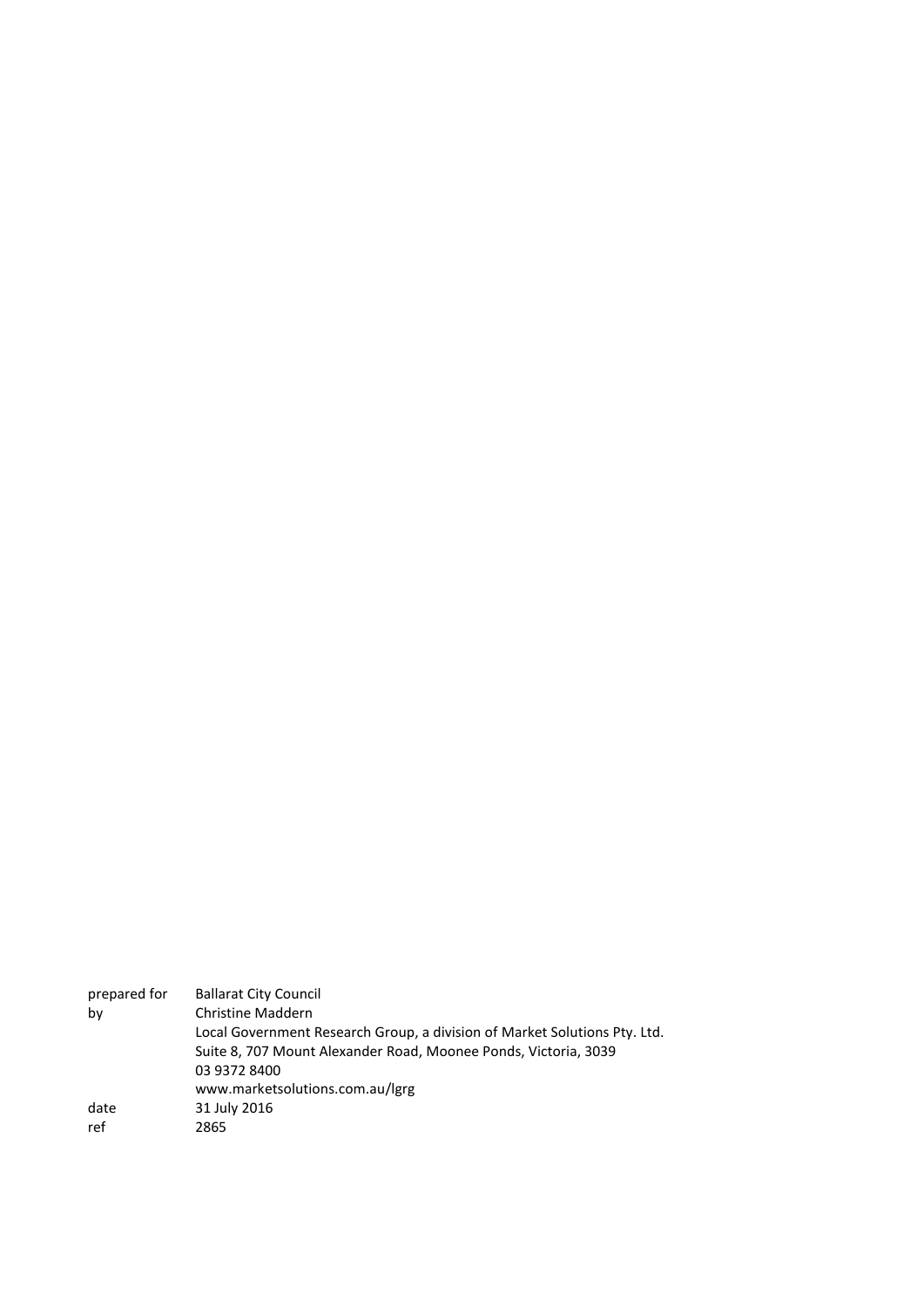## **Contents**

| $\mathbf{1}$   |       |  |
|----------------|-------|--|
|                | 1.1   |  |
|                | 1.2   |  |
|                | 1.3   |  |
|                | 1.4   |  |
|                | 1.5   |  |
| $\overline{2}$ |       |  |
|                | 2.1   |  |
|                | 2.2   |  |
|                | 2.3   |  |
|                | 2.4   |  |
|                | 2.5   |  |
|                | 2.5.1 |  |
|                | 2.5.2 |  |
|                | 2.5.3 |  |
| 3              |       |  |
|                | 3.1   |  |
|                | 3.2   |  |
|                | 3.3   |  |
| 4              |       |  |
| 5              |       |  |
| 6              |       |  |
|                | 6.1   |  |
|                | 6.2   |  |
|                | 6.3   |  |
|                | 6.4   |  |
| $\overline{7}$ |       |  |
|                |       |  |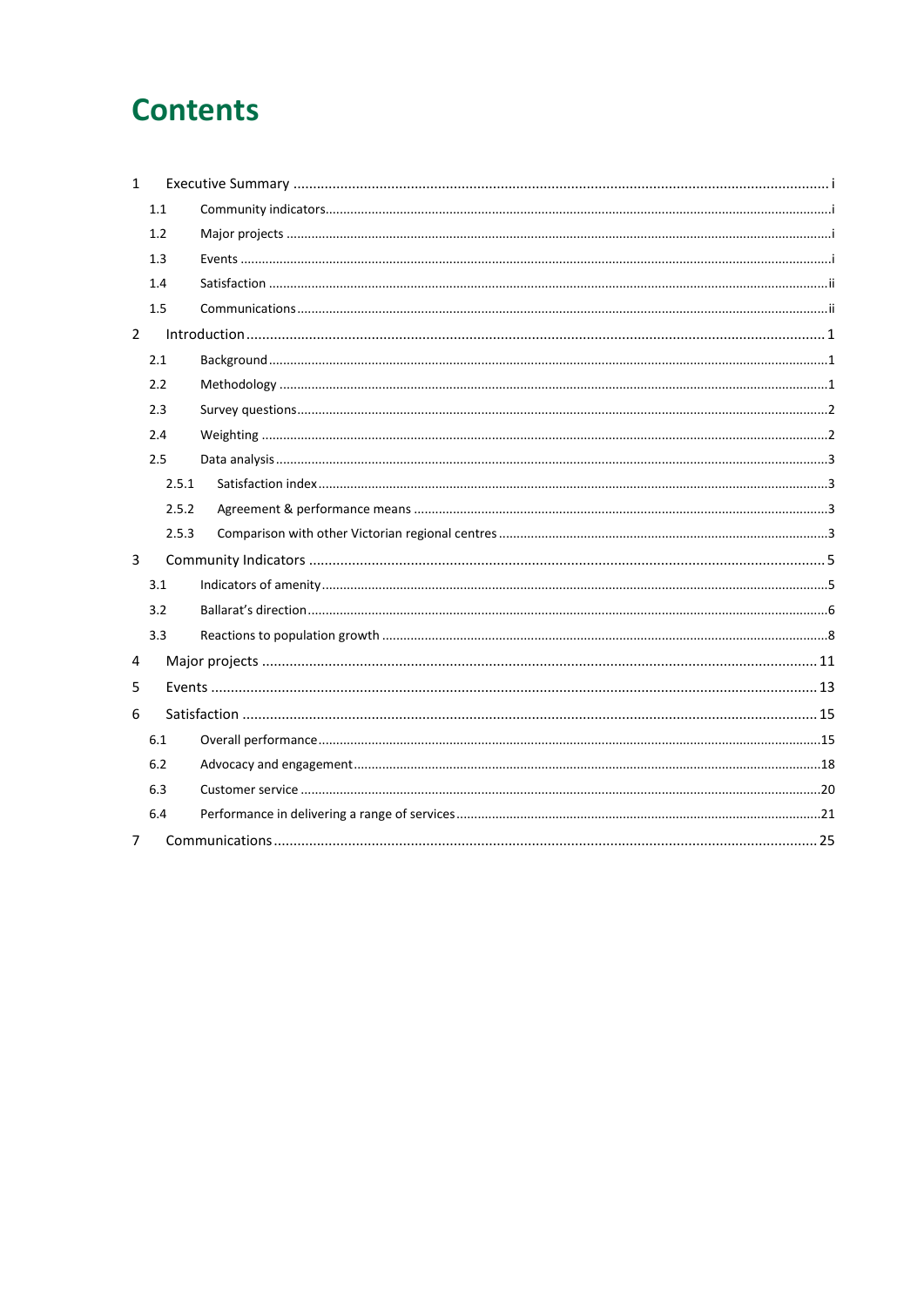## **Figures**

| Figure 11: Awareness of special events that the City of Ballarat delivers for the community - general community  13 |  |
|---------------------------------------------------------------------------------------------------------------------|--|
|                                                                                                                     |  |
|                                                                                                                     |  |
|                                                                                                                     |  |
|                                                                                                                     |  |
|                                                                                                                     |  |
|                                                                                                                     |  |
|                                                                                                                     |  |
|                                                                                                                     |  |
|                                                                                                                     |  |
|                                                                                                                     |  |
|                                                                                                                     |  |
|                                                                                                                     |  |
|                                                                                                                     |  |
|                                                                                                                     |  |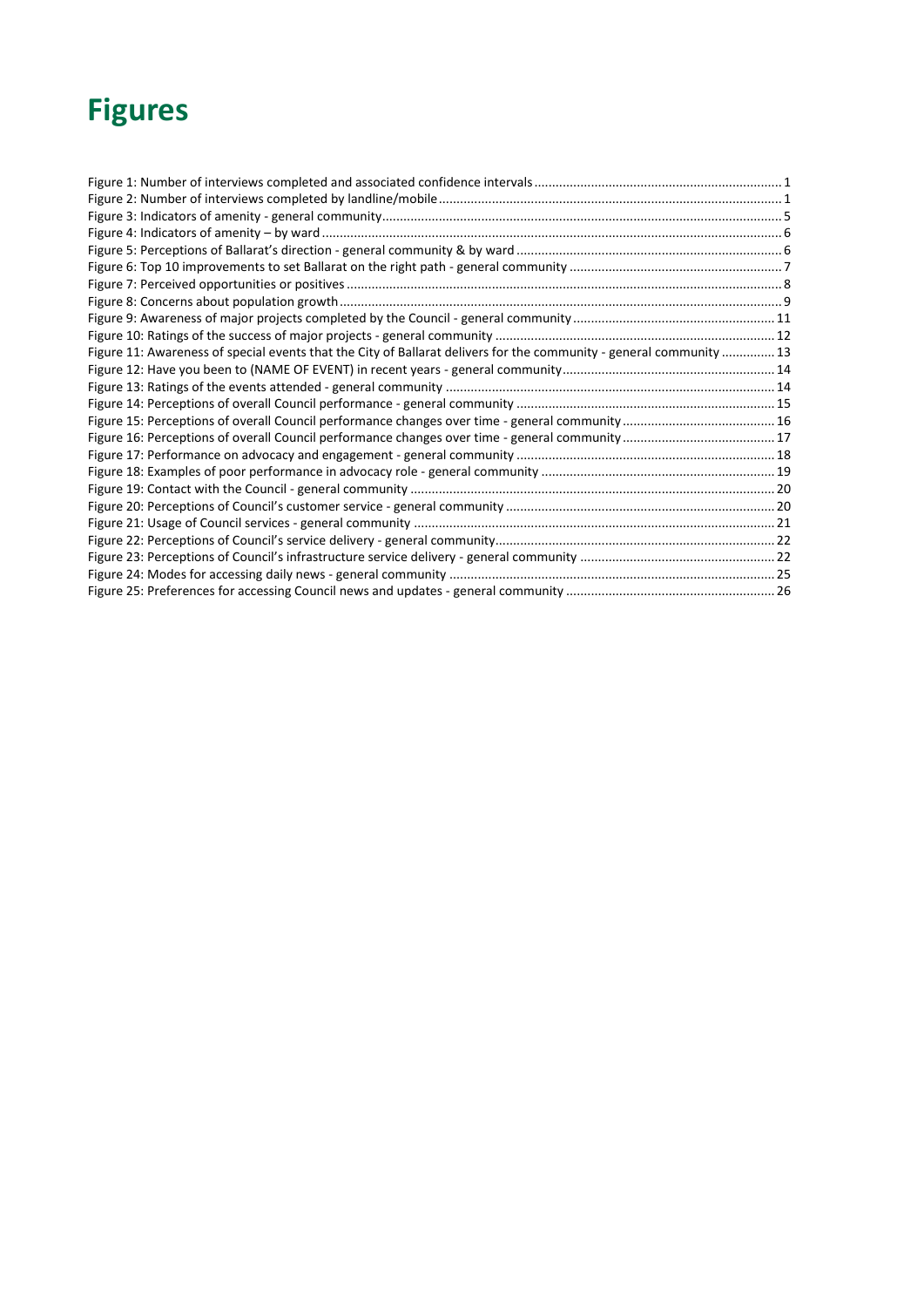## <span id="page-4-0"></span>**1 Executive Summary**

Ballarat City Council was interested in obtaining insight into the community's perceptions of life in Ballarat and the performance of Council in delivering services to the community. This report provides the findings from a telephone survey of 805 people residing in the Ballarat municipality conducted in May/June 2016.

#### <span id="page-4-1"></span>**1.1 Community indicators**

*Ballarat people agree that it is a good place to live and raise a family, however they acknowledge challenges such as safety, public transport and employment opportunities*

Overall Ballarat people hold positive views of living in Ballarat, especially in terms of being a good place to raise a family and having good parks and open spaces. They also agree that there are opportunities for learning and development for all ages and that Ballarat offers a variety of recreation facilities & leisure activities as well as arts and cultural opportunities. The lowest level of agreement was that Ballarat provides good employment opportunities (5.9 out of 10).

*Ballarat people are not overly optimistic about the direction that Ballarat is heading in and called for improved infrastructure and more job opportunities to set Ballarat onto the right path* 

There was a moderate level of agreement (6.8 out of 10) that Ballarat is heading in the right direction. The primary issues that Ballarat people identified as needing to be addressed were improving infrastructure and creating more job opportunities.

*Economic growth and in turn improved job opportunities was perceived to be the key benefit of population growth, however greater competition for jobs was a key concern*

The majority (72%) were able to provide at least one positive in relation to population growth and a similar proportion (71%) also provided at least one concern.

The primary perceived benefit was economic growth and as a consequence improved employment prospects. Key concerns in relation to population growth were competition for jobs, lack of infrastructure to support the growth, transport congestion, increased crime, lowering of housing affordability and the pressure on community services and schools.

### <span id="page-4-2"></span>**1.2 Major projects**

*There was a high level of awareness of most major projects delivered by the Council in recent times and most were deemed to have been successful*

The majority of people were aware of the major projects recently delivered by Council, albeit after being prompted with a list. Most of the major projects were perceived to have been successful with highest ratings for Victoria Park play facility, kindergarten developments and the Ballarat Regional Soccer facility. Least likely to have been rated as successful were the Visitor Information Centre relocation and the livestock saleyards. Deemed to be unsuccessful was the decision regarding future use of Civic Hall (3.2 out of 10).

#### <span id="page-4-3"></span>**1.3 Events**

*There was a high level of awareness of most events delivered by the Council and all events rated well*

The majority of people were aware of the events delivered by Council, albeit after being prompted with a list. The Begonia Festival was the most likely to come to mind without prompting but was the lowest rated event by those who have attended in recent years (7.7 out of 10).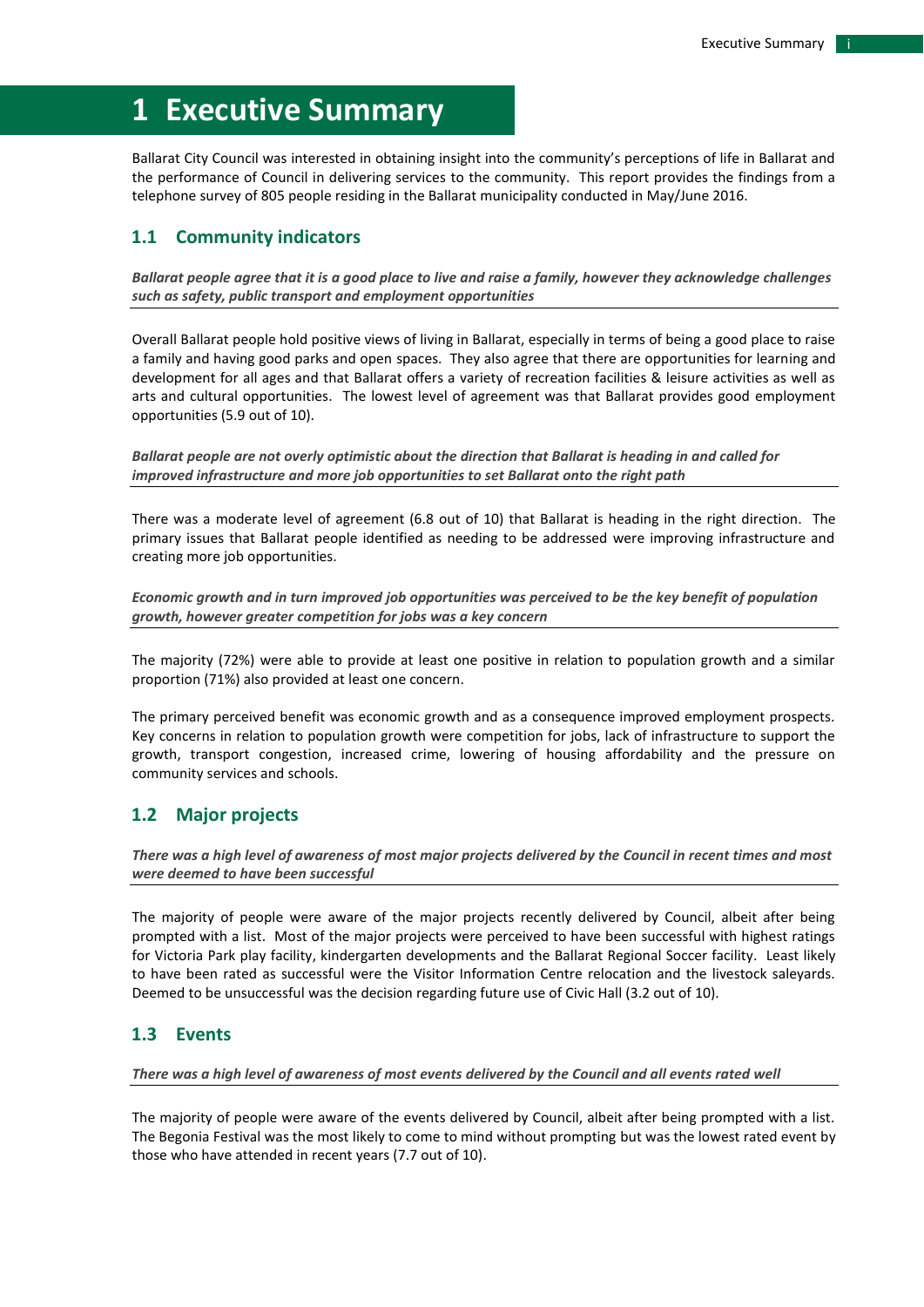### <span id="page-5-0"></span>**1.4 Satisfaction**

*Although Council's overall performance received a moderate rating (65.8), this rating was substantially higher than other Victorian regional centres (55.0)*

The index score for overall performance in 2016 for Ballarat was 65.8 (out of 100) which is substantially higher than the score for other regional centres surveyed in 2016 (55.0 out of 100).

Ballarat received lower overall performance ratings from males, older age groups, couples with no children at home and those who speak a language other than English.

Around 3 in 10 felt that Council's performance has improved over the last 12 months with a net improvement of 16 percentage points.

*Indicators of Council's advocacy and engagement were rated at low levels, however these were in line with other Victorian regional centres*

The Ballarat community has a low level of satisfaction with the Council's performance on the three indicators of advocacy and engagement. These were comparable to other Victorian regional centres. Specific examples of the community's perceptions of poor performance in the Council's advocacy role focused on the Civic Centre and livestock saleyards decisions.

#### *Contact with Council was rated moderately and in line with other Victorian regional councils*

A total of 44% had contacted the Council in the last 12 months which may have been in person, in writing, by telephone conversation, by text message, by email or via the website or social media. Council's customer service performance was rated at 68.9 (out of 100) in line with other Victorian regional centres at 70.0 (out of 100).

*Those who have used a range of Council services rated Council's performance very well with the exception of those using planning services, roads and footpaths*

High levels of satisfaction (75+ out of 100) were evident for users of: libraries; maternal and child health services; elderly services; parks and gardens; recreational or sporting grounds and facilities; waste management and kindergartens.

Low performance levels (between 50 and 64 out of 100) were recorded for planning services, the condition of sealed local roads, and maintenance and renewal of footpaths and local roads.

#### <span id="page-5-1"></span>**1.5 Communications**

*Ballarat people typically access their daily news via The Courier newspaper, via online sources and television. Their preference is to access Council news and updates via direct mail by post in hard copy*

The Courier was the main mode mentioned for accessing daily news (42%), followed by online sources and television. Ballarat people prefer to receive Council news via direct mail by post (39%).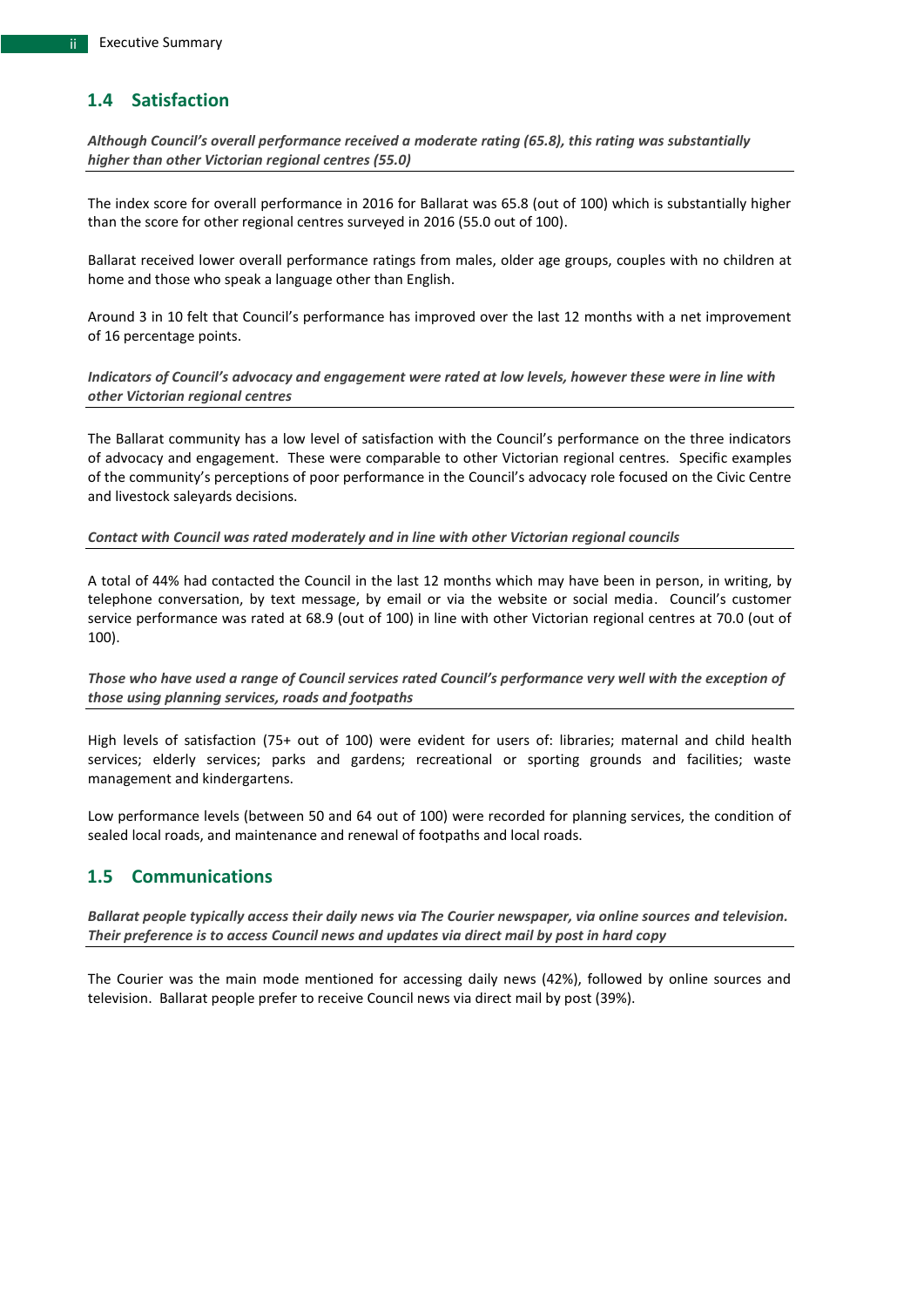## <span id="page-6-0"></span>**2 Introduction**

## <span id="page-6-1"></span>**2.1 Background**

Ballarat City Council was interested in obtaining insight into the community's perceptions of life in Ballarat and the performance of Council in delivering services to the community.

### <span id="page-6-2"></span>**2.2 Methodology**

<span id="page-6-3"></span>Telephone interviewing was conducted with a total of 805 people residing in the Ballarat municipality. Interviews were collected between 26 May and 18 June 2016. [Figure 1](#page-6-3) provides an overview of the number of interviews achieved within each of the three wards along with the associated confidence intervals which indicate a high level of reliability in the survey results.



|              | No. Ints | CI @ 95%<br>$CL*$ |
|--------------|----------|-------------------|
| North Ward   | 298      | ±5.6%             |
| Central Ward | 241      | ±6.5%             |
| South Ward   | 266      | ±6.1%             |
| <b>TOTAL</b> | 805      | ±3.5%             |

 *<sup>\*</sup>Confidence intervals calculated using a 50% survey result*

<span id="page-6-4"></span>Landline and mobile numbers were selected at random from a commercially available database covering the Ballarat municipality. The current best practice is to ensure that the sampling frame comprises 50% landline numbers and 50% mobile numbers. This typically yields the ratio of 60%-70% of interviews conducted with people who live in a household with both landline and mobile phones and 20%-30% who are mobile only households. [Figure 2](#page-6-4) shows that 36% of the interviews were completed via mobile phone.



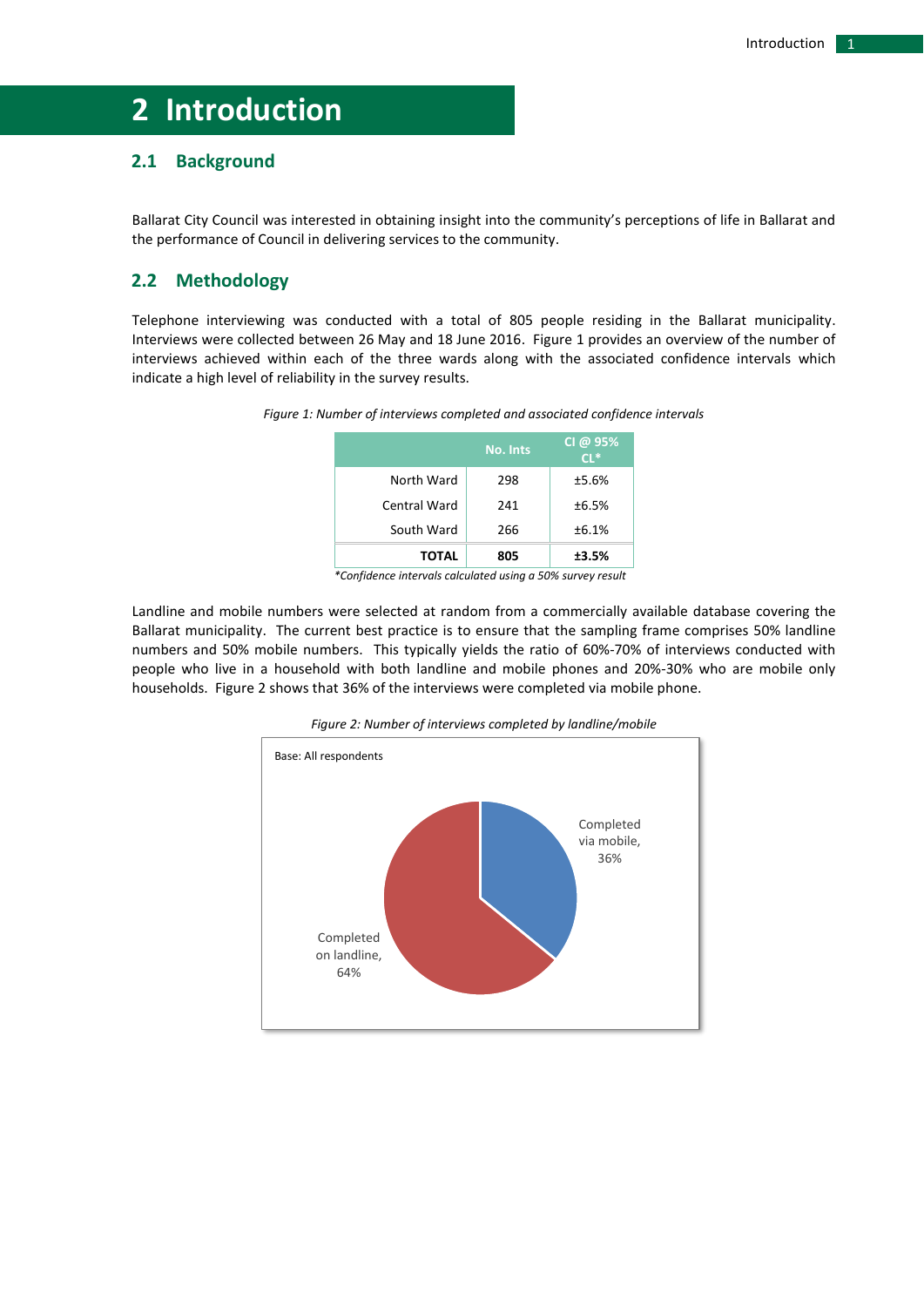## <span id="page-7-0"></span>**2.3 Survey questions**

The key topics were as follows:

- Community perceptions indicators
- Major project awareness and performance
- Events awareness, attendance and performance
- Satisfaction with Council services
- Communications
- Demographics

The questionnaire was constructed to meet reporting requirements of the Local Government Performance Reporting Framework. Included in the mandatory performance indicators are three indicators as follows:

- Indicator 2: Satisfaction with community consultation and engagement (refer Q.15A)
- Indicator 5: Satisfaction with council decisions (refer Q.15C)
- Indicator 18. Satisfaction with sealed local roads (refer Q.21D)

The survey methodology and survey questions aligning with these indicators meet the requirements of LGPRF Practice Note 2: Conduct of Community Satisfaction Survey.

### <span id="page-7-1"></span>**2.4 Weighting**

One difficulty with telephone surveys is that females and older people are often over-represented in the telephone surveys. To minimise the effect of this type of bias, the introduction to the survey included the following:

For this survey we need to get a good cross section of the population, so may I please speak to the youngest male aged 16 years or over who currently lives in your household? IF NO MALES ASK: Then may I please speak to the youngest female aged 16 years or over who currently lives in your household? IF YOUNGEST MALE/FEMALE IS NOT AVAILABLE, SPEAK TO ANYONE WHO LIVES IN THE HOUSEHOLD.

*IF RESPONDENT WANTS INFO ON SCREENER, SAY: The reason why we ask for the youngest male in the household is because this group is hardest to locate for a telephone survey. We are still talking to people in all age groups over 16 but we need to make sure the younger age groups are represented in the research.*

Although this type of screening is useful, it does not completely eradicate the female and older person biases from the survey sample. Hence, the data was post-weighted by age and gender to correct these sampling biases.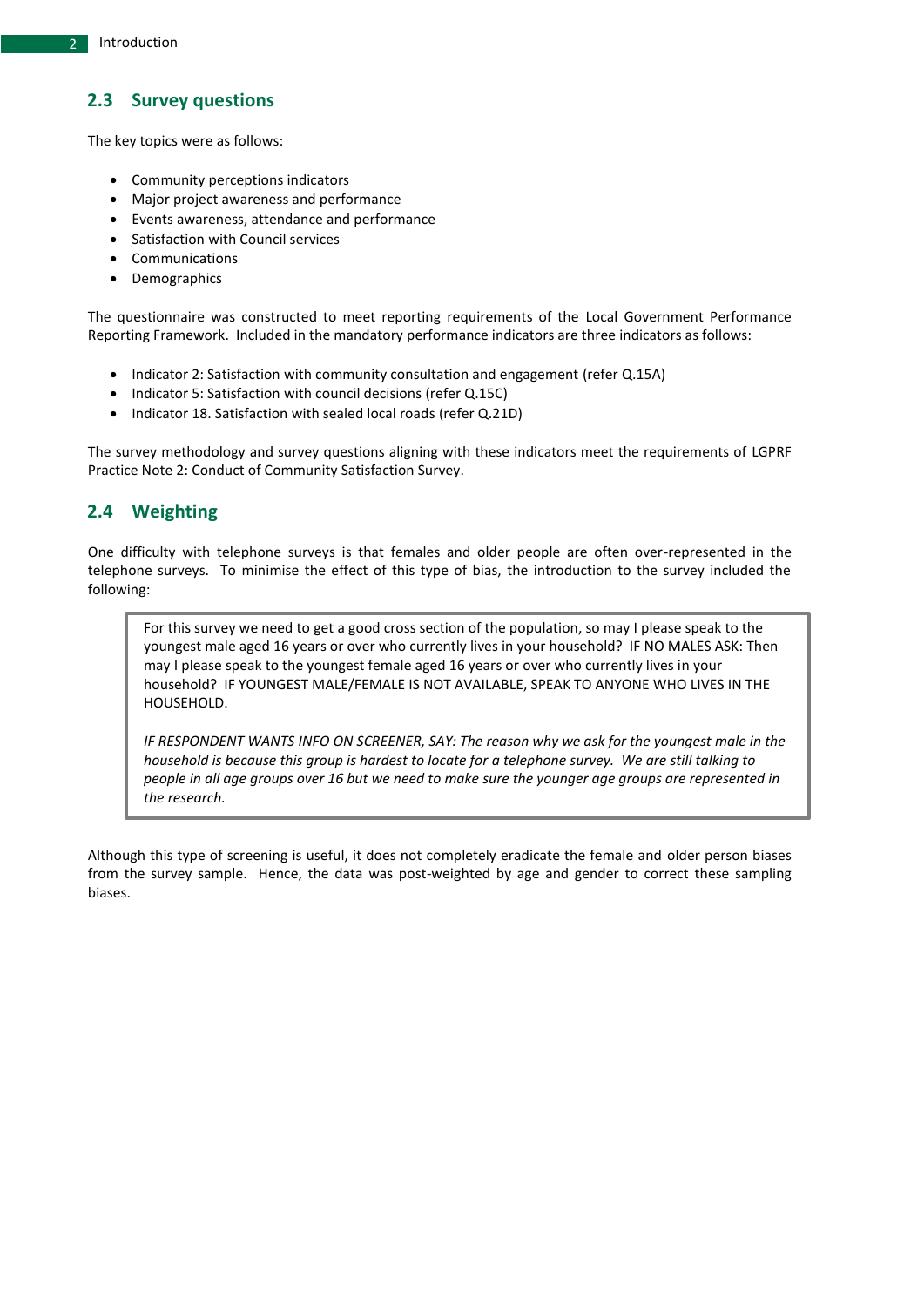#### <span id="page-8-0"></span>**2.5 Data analysis**

#### <span id="page-8-1"></span>**2.5.1 Satisfaction index**

Survey questions that asked about satisfaction with council's delivery of services were collected via the following scale:

- Very good
- Good
- Average
- Poor
- Very poor
- (Not applicable/Don't know)

An index has been calculated for each satisfaction question to obtain a score out of 100 as per Practice Note 2 as follows:

|                |                          | <b>Example</b>                             |                    |  |  |
|----------------|--------------------------|--------------------------------------------|--------------------|--|--|
| Scale category | <b>Weighting applied</b> | No. survey<br>respondents                  | <b>Calculation</b> |  |  |
| Very good      | 100                      | 200                                        | 20000              |  |  |
| Good           | 75                       | 150                                        | 11250              |  |  |
| Average        | 50                       | 300                                        | 15000              |  |  |
| Poor           | 25                       | 100                                        | 2500               |  |  |
| Very poor      |                          | 50                                         |                    |  |  |
|                | <b>TOTAL</b>             | 800(a)                                     | 48750 (b)          |  |  |
|                |                          | <b>INDEX SCORE <math>(b \div a)</math></b> | 60.9               |  |  |

Interpretation of satisfaction index scores:



#### <span id="page-8-2"></span>**2.5.2 Agreement & performance means**

Survey questions that asked for agreement ratings on the scale from 0 as the strongly disagree score to 10 as the strongly agree score have been reported as a mean score out of 10. Interpretation of these mean scores is as follows:



A similar interpretation has been assumed for performance ratings on the scale from 0 as the lowest score to 10 as the highest score.

#### <span id="page-8-3"></span>**2.5.3 Comparison with other Victorian regional centres**

Satisfaction results have been compared (where possible) with other Victorian regional centres as reported in the Local Government Community Satisfaction Survey *2016 State-Wide Research Report* that was coordinated by the Department of Environment, Land, Water and Planning on behalf of Victorian Councils.

Regional councils included in the 2016 survey were: Greater Bendigo, Greater Geelong, Greater Shepparton, Latrobe, Mildura, Warrnambool and Wodonga.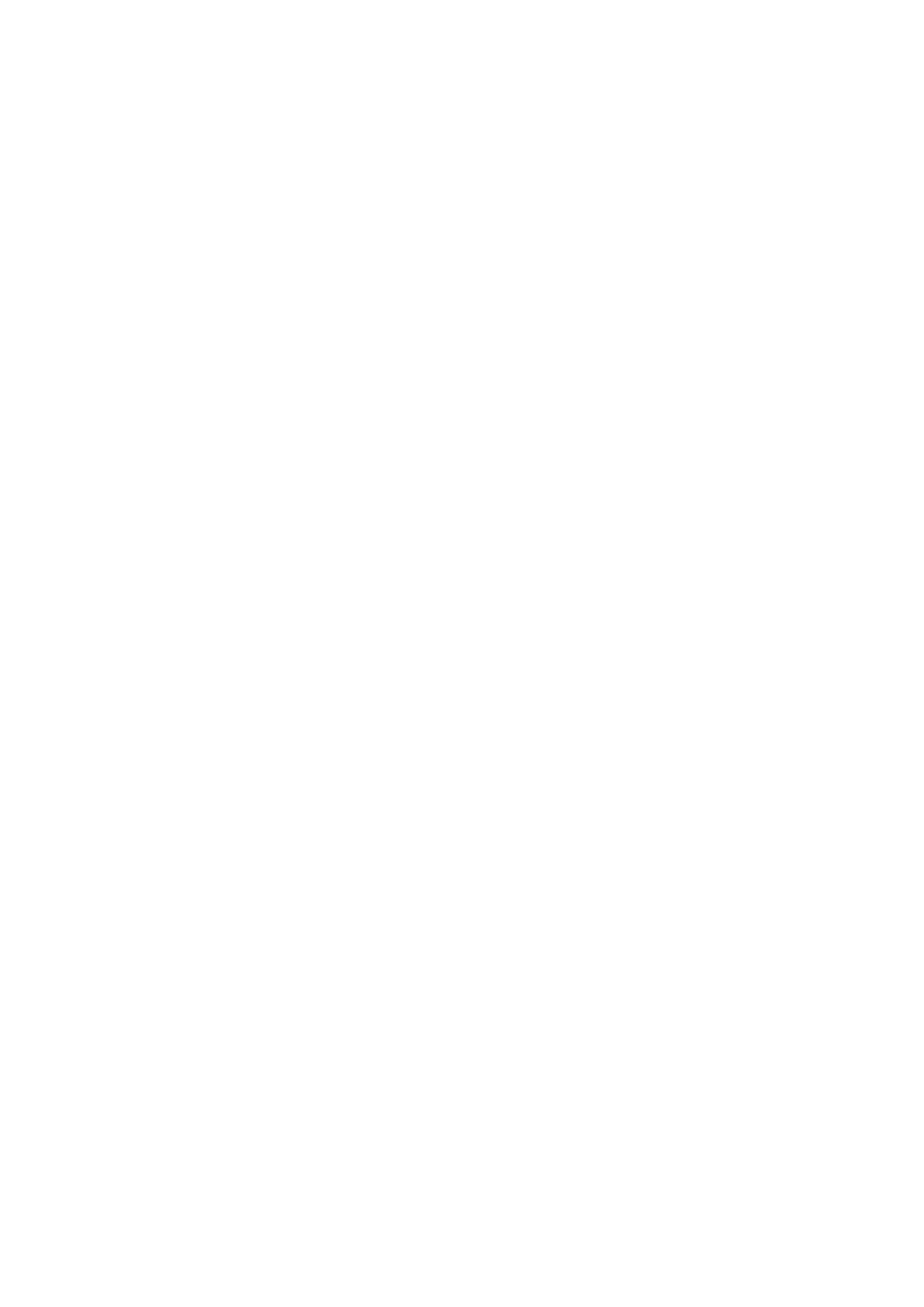## <span id="page-10-0"></span>**3 Community Indicators**

### <span id="page-10-1"></span>**3.1 Indicators of amenity**

Survey respondents were asked to rate their agreement with a range of statements about living in Ballarat. Using a scale from 0 to 10 where 0 is strongly disagree and 10 is strongly agree, [Figure 3](#page-10-2) provides the average ratings out of 10 for each statement.

It is clear that Ballarat people agree that Ballarat is a good place to live and raise a family with access to good parks and open spaces. They also agree that there are opportunities for learning and development for all ages.

There was slightly less agreement that Ballarat has a variety of recreation facilities, leisure activities, arts and cultural opportunities. Similarly, there was moderate agreement that Ballarat is positive and welcoming, has good shopping areas, is a safe place to live and has good access to public transport.

Compared with all other aspects, there was a low level of agreement that Ballarat has good employment opportunities.

<span id="page-10-2"></span>

#### *Figure 3: Indicators of amenity - general community Q.1 How do you rate your agreement that Ballarat…?*

Demographic analysis revealed the following notable variations:

- People living in group households were less likely to agree that Ballarat has good job opportunities
- Young people aged under 35 years and people living in group households were less likely to agree that Ballarat has a variety of recreation facilities & leisure activities
- Single parents with children at home were less likely to agree that Ballarat has good parks and open spaces
- 35 to 44 year olds were more likely to agree that Ballarat has good job opportunities
- 65+ year olds were more likely to agree that Ballarat has good shopping areas
- 75 + year olds were more likely to agree that Ballarat has a variety of recreation facilities & leisure activities and good access to public transport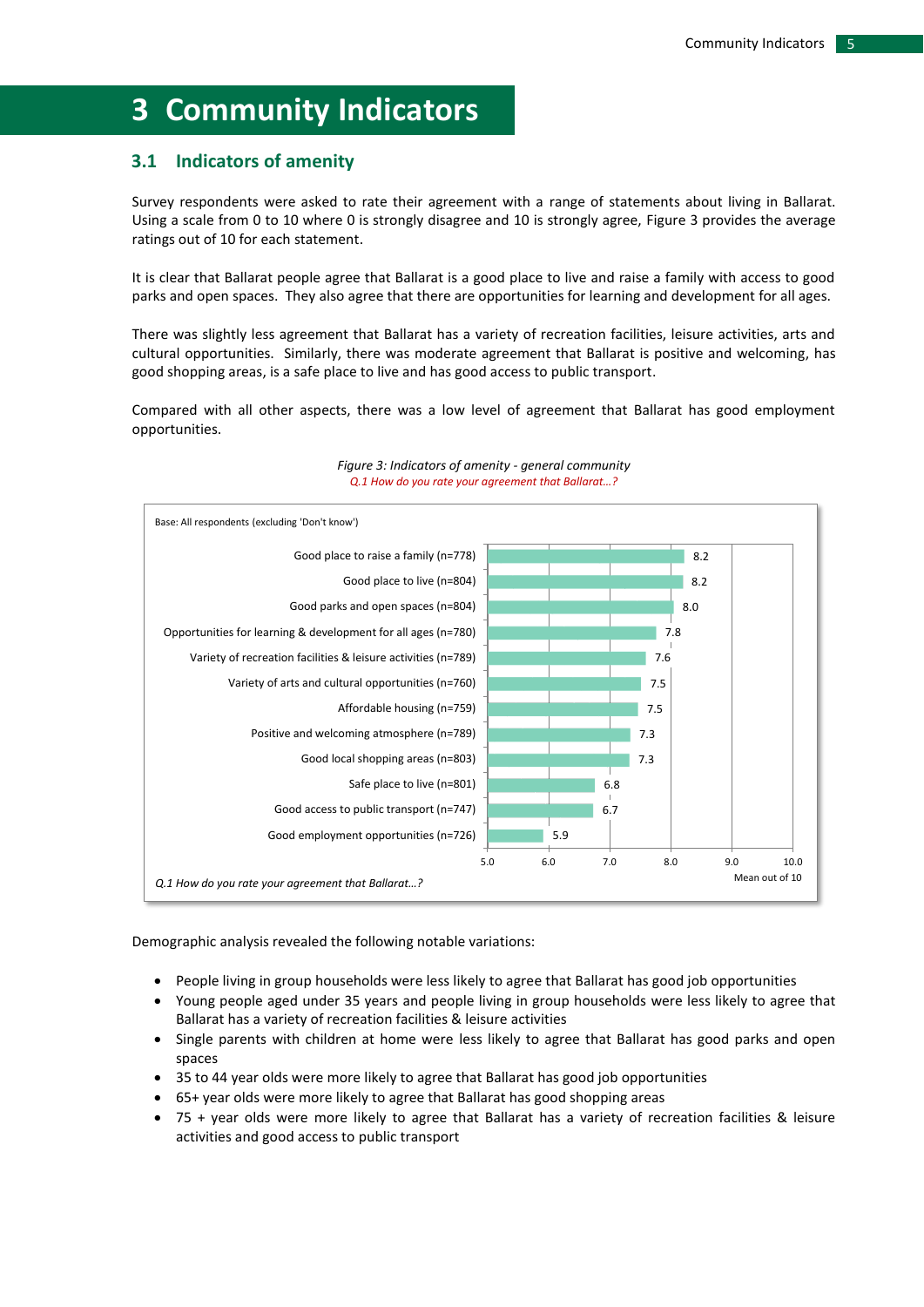[Figure 4](#page-11-1) shows that there were no substantial variations in agreement levels across the three wards.

## *Figure 4: Indicators of amenity – by ward*

<span id="page-11-1"></span>

| Q.1 How do you rate your agreement that Ballard!      |              |                             |                               |                             |  |  |
|-------------------------------------------------------|--------------|-----------------------------|-------------------------------|-----------------------------|--|--|
|                                                       | <b>Total</b> | <b>North</b><br><b>Ward</b> | <b>Central</b><br><b>Ward</b> | <b>South</b><br><b>Ward</b> |  |  |
|                                                       | $(n=805)$    | $(n=298)$                   | $(n=241)$                     | $(n=266)$                   |  |  |
|                                                       | Mean         | Mean                        | Mean                          | Mean                        |  |  |
| Good place to raise a family                          | 8.2          | 8.2                         | 8.2                           | 8.3                         |  |  |
| Good place to live                                    | 8.2          | 8.2                         | 8.3                           | 8.1                         |  |  |
| Good parks and open spaces                            | 8.0          | 8.0                         | 8.2                           | 8.0                         |  |  |
| Opportunities for learning & development for all ages | 7.8          | 7.7                         | 7.8                           | 7.8                         |  |  |
| Variety of recreation facilities & leisure activities | 7.6          | 7.7                         | 7.7                           | 7.4                         |  |  |
| Variety of arts and cultural opportunities            | 7.5          | 7.6                         | 7.5                           | 7.5                         |  |  |
| Affordable housing                                    | 7.5          | 7.3                         | 7.7                           | 7.4                         |  |  |
| Positive and welcoming atmosphere                     | 7.3          | 7.3                         | 7.1                           | 7.5                         |  |  |
| Good local shopping areas                             | 7.3          | 7.3                         | 7.2                           | 7.4                         |  |  |
| Safe place to live                                    | 6.8          | 6.8                         | 6.8                           | 6.7                         |  |  |
| Good access to public transport                       | 6.7          | 6.7                         | 6.5                           | 6.9                         |  |  |
| Good employment opportunities                         | 5.9          | 5.8                         | 5.9                           | 6.0                         |  |  |

## *Q.1 How do you rate your agreement that Ballarat…?*

## <span id="page-11-0"></span>**3.2 Ballarat's direction**

When asked if they agreed that Ballarat was heading in the right direction, [Figure 5](#page-11-2) shows that there was a moderate level of agreement.

<span id="page-11-2"></span>

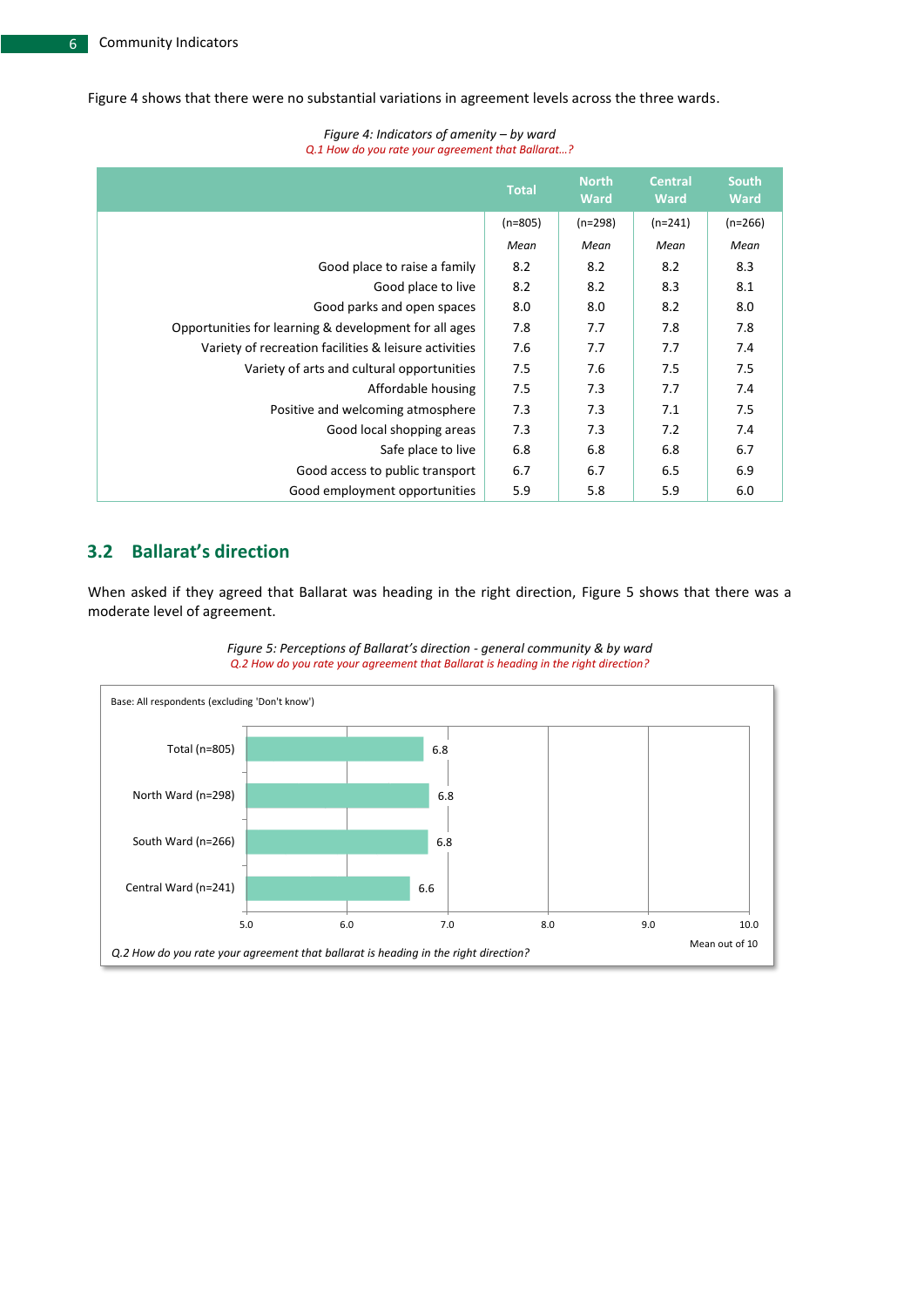Those who provided a low agreement rating of 0 to 6 for the statement that Ballarat is heading in the right direction (n=310), provided suggestions for setting Ballarat on the right path. [Figure 6](#page-12-0) shows that the two key issues (out of the top ten mentioned) were the need to improve infrastructure and to create more job opportunities.

Secondary issues related to improving public transport and law enforcement.

Other comments related to improved leadership, more inclusive consultation and decisive action from the Council.

Those living in the Central Ward were less likely to have mentioned these top two issues. Looking within the Central Ward the top issue was the need to improve law enforcement.

<span id="page-12-0"></span>

|                                                                     | <b>Total</b> | <b>North</b><br><b>Ward</b> | <b>Central</b><br><b>Ward</b> | <b>South</b><br><b>Ward</b> |
|---------------------------------------------------------------------|--------------|-----------------------------|-------------------------------|-----------------------------|
| Base: Rated 'heading in the right direction' 0-6                    | $(n=310)$    | $(n=103)$                   | $(n=105)$                     | $(n=102)$                   |
|                                                                     | %            | %                           | %                             | %                           |
| More/improve infrastructure - roads, water supply, schools          | 22           | 23                          | 12                            | 29                          |
| More work/job opportunities                                         | 20           | 24                          | 9                             | 24                          |
| Improve public transport                                            | 16           | 19                          | 13                            | 17                          |
| Improve law enforcement/ reduce crime - drugs/ graffiti/ youth      | 16           | 15                          | 19                            | 14                          |
| More/better/new/replace councillors                                 | 13           | 14                          | 15                            | 10                          |
| Listen to/ consult/ communicate with/ consider all resident's needs | 10           | 10                          | 10                            | 9                           |
| Make decisions/ more action                                         | 9            | 5                           | 13                            | 9                           |
| Improve services - elderly, youth, arts, rubbish, festivals         | 8            | 6                           | 7                             | 10                          |
| Improve council spending/priorities                                 | 8            | 6                           | 8                             | 9                           |
| <b>Fix Civic Hall</b>                                               | 8            | 7                           | 10                            | 6                           |

*Figure 6: Top 10 improvements to set Ballarat on the right path - general community Q.3 What in particular do you think needs to be done to make sure Ballarat heads in the right direction?*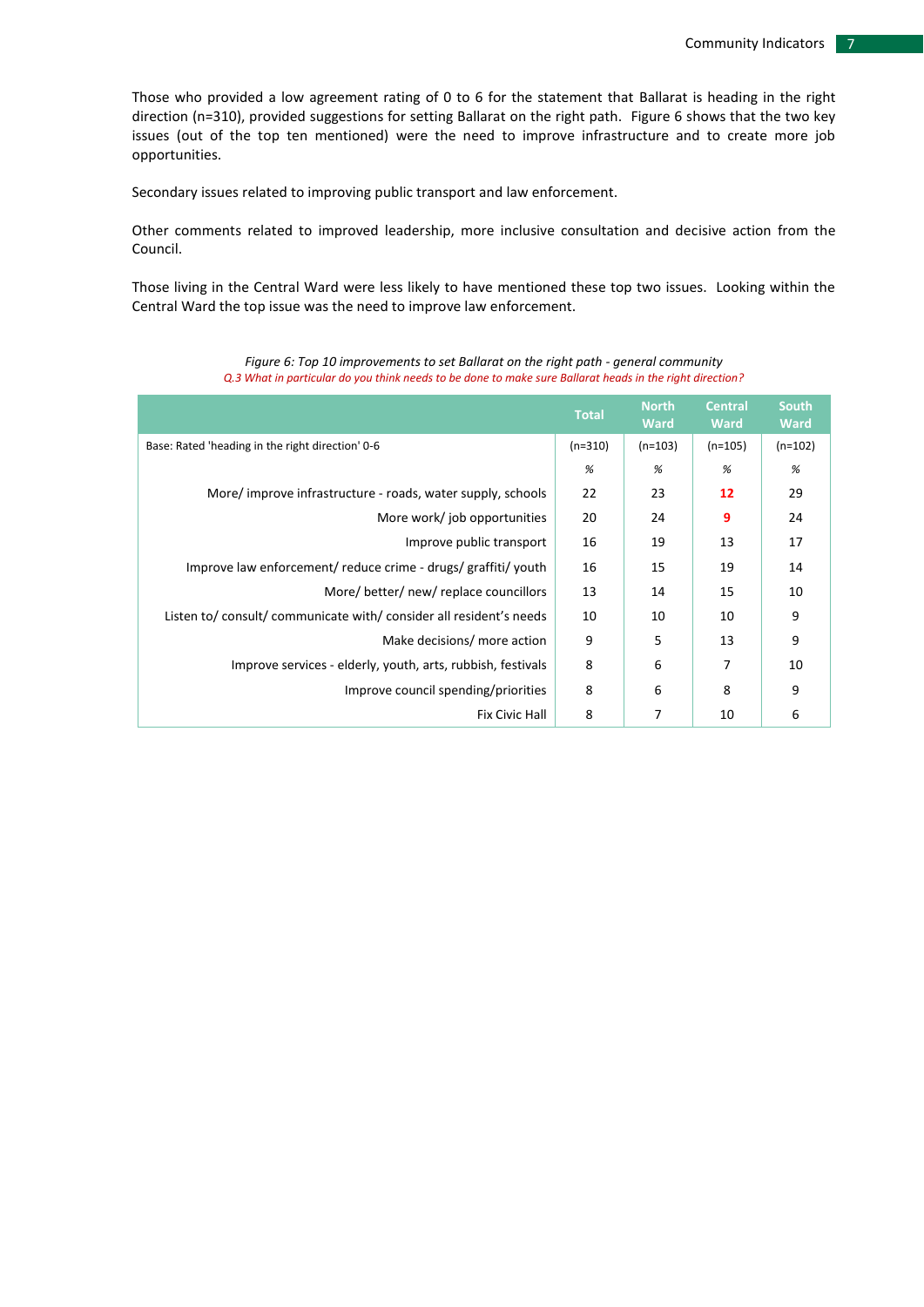### <span id="page-13-0"></span>**3.3 Reactions to population growth**

Survey respondents were asked two questions about Ballarat's population growth as follows:

*Q. The City of Ballarat has a population that is growing at 2% per year which is slightly higher than other regional cities in Victoria like Greater Bendigo and Geelong and can bring with it both opportunities and concerns. Firstly, what positives or opportunities, if any, do you think might come about due to this population growth?*

*Q. And what, if anything, concerns you about this population growth?*

[Figure 7](#page-13-1) shows the majority (72%) were able to mention at least one positive that might come about due to population growth. Ballarat people feel that economic growth, and as a consequence improved employment prospects, is the key positive that might come about due to population growth.

<span id="page-13-1"></span>

|                                                            | <b>Total</b>   | <b>North</b><br>Ward | <b>Central</b><br>Ward | <b>South</b><br><b>Ward</b> |
|------------------------------------------------------------|----------------|----------------------|------------------------|-----------------------------|
| Base: All respondents                                      | $(n=805)$      | $(n=298)$            | $(n=241)$              | $(n=266)$                   |
|                                                            | %              | %                    | %                      | %                           |
| Economic growth - industry/ businesses/ employment         | 41             | 38                   | 42                     | 42                          |
| More/ better education/ schools                            | 8              | 8                    | 4                      | 10                          |
| Multiculturalism - different cultural influences           | 8              | 6                    | 5                      | 11                          |
| Housing growth                                             | $\overline{7}$ | 7                    | 7                      | $\overline{7}$              |
| More/better council services and facilities                | $\overline{7}$ | 7                    | 9                      | 5                           |
| Diversity of people - different ages, view, values, skills | $\overline{7}$ | 7                    | 6                      | 8                           |
| Infrastructure - more building/repairing                   | $\overline{7}$ | 9                    | 5                      | 6                           |
| More shopping opportunities - shops/shopping centres       | 4              | 6                    | 3                      | $\overline{4}$              |
| Improvement to public transport                            | 4              | 4                    | 5                      | 3                           |
| General positive comment                                   | 3              | 3                    | 4                      | 3                           |
| Improvement to healthcare/hospital                         | $\overline{2}$ | $\overline{2}$       | 3                      | 1                           |
| Sports/ sporting facilities/ teams                         | $\mathbf{1}$   | 1                    | $\Omega$               | $\overline{2}$              |
| More government funding                                    | $\mathbf{1}$   | 0                    | 2                      | $\mathbf{1}$                |
| Improvement to arts                                        | 1              | 0                    | $\mathbf 0$            | $\mathbf{1}$                |
| Other                                                      | 8              | 6                    | 4                      | 13                          |
| Have opportunities but can't name them                     | 17             | 20                   | 19                     | 13                          |
| No opportunities                                           | 18             | 18                   | 16                     | 18                          |

#### *Figure 7: Perceived opportunities or positives*

*Q.4 What positives or opportunities, if any, do you think might come about due to this population growth?*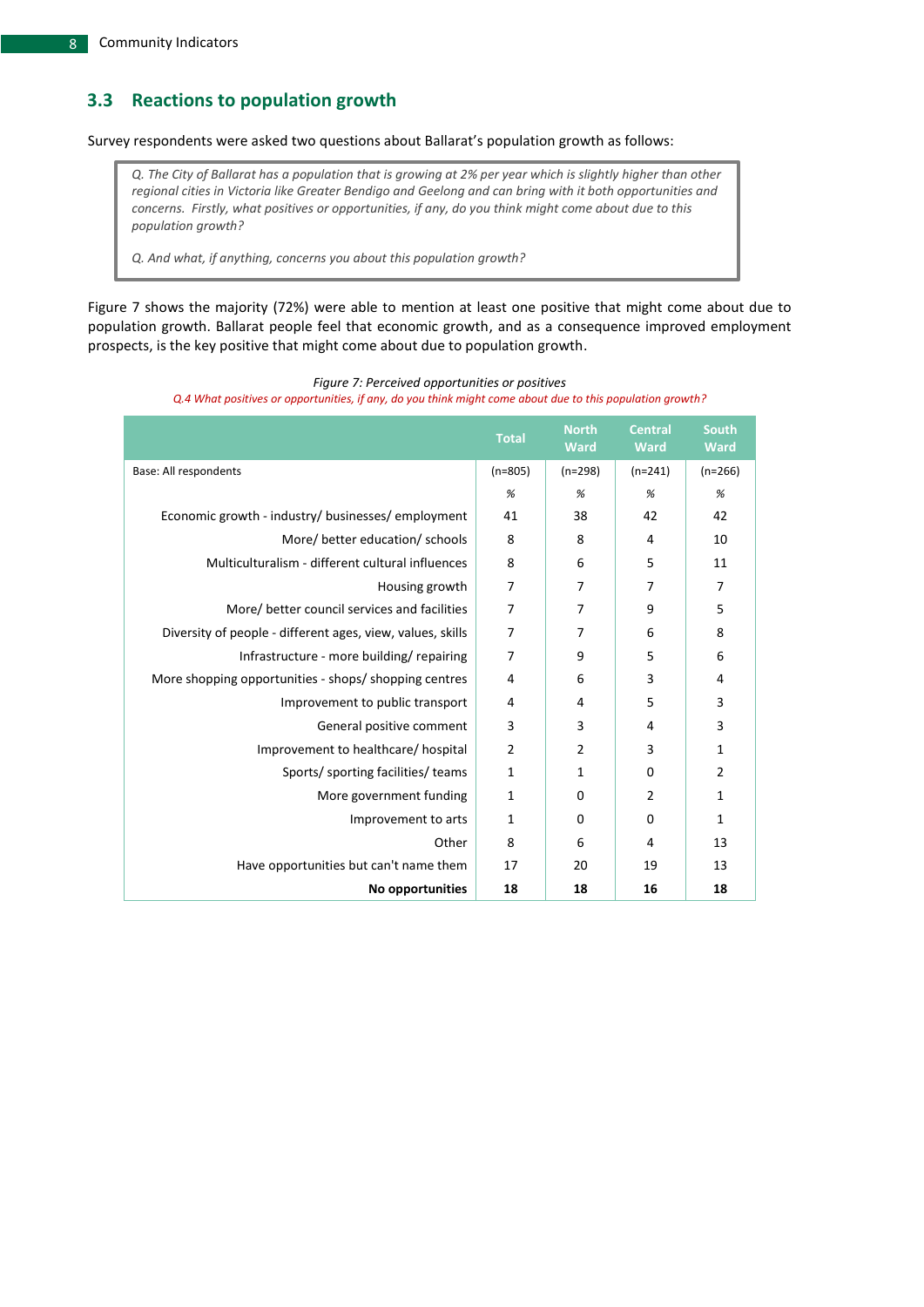[Figure 8](#page-14-0) the majority (71%) were also able to mention at least one concern they might have about population growth, with lack of infrastructure and lack of employment opportunities the key concerns. It is interesting to note that employment prospects appear to be a double edged sword when it comes to how Ballarat people view population growth – on one hand they welcome the opportunities for employment that come with population growth but fear that there will be greater competition for those opportunities.

<span id="page-14-0"></span>Other issues of concern include traffic congestion, increased crime, a lowering of housing affordability/ availability and the pressure of community services and schools.

|                                                | <b>Total</b>   | <b>North</b><br>Ward | <b>Central</b><br>Ward | <b>South</b><br><b>Ward</b> |
|------------------------------------------------|----------------|----------------------|------------------------|-----------------------------|
| Base: All respondents                          | $(n=805)$      | $(n=298)$            | $(n=241)$              | $(n=266)$                   |
|                                                | %              | %                    | %                      | %                           |
| Lack of infrastructure                         | 23             | 26                   | 17                     | 24                          |
| Lack of employment opportunities/ unemployment | 22             | 18                   | 22                     | 26                          |
| Traffic congestion/ management                 | 17             | 18                   | 19                     | 15                          |
| Increase in crime - drugs, graffiti            | 14             | 13                   | 12                     | 16                          |
| Housing affordability/ availability            | 11             | 10                   | 14                     | 10                          |
| Services/ facilities                           | 10             | 8                    | 11                     | 12                          |
| Schools sufficiency                            | 8              | 10                   | 8                      | 7                           |
| Public transport                               | $\overline{7}$ | 12                   | $\overline{7}$         | $\overline{2}$              |
| Too many people/ overcrowding                  | 5              | 3                    | 5                      | 6                           |
| Loss of Ballarat identity - becoming too metro | 4              | 3                    | 4                      | 4                           |
| Roads not coping                               | 3              | $\overline{2}$       | 7                      | 2                           |
| Water supply/ resources                        | 3              | $\overline{2}$       | 6                      | 3                           |
| Over development                               | $\overline{3}$ | $\overline{2}$       | 3                      | 5                           |
| The kind of people/ ethnics                    | $\overline{2}$ | 1                    | 3                      | 3                           |
| Other                                          | $\overline{2}$ | $\overline{2}$       | 3                      | $\overline{2}$              |
| Have concerns but can't name them              | $\overline{4}$ | 5                    | 3                      | 4                           |
| No concerns                                    | 19             | 21                   | 19                     | 16                          |

#### *Figure 8: Concerns about population growth Q.5 What, if anything, concerns you about this population growth?*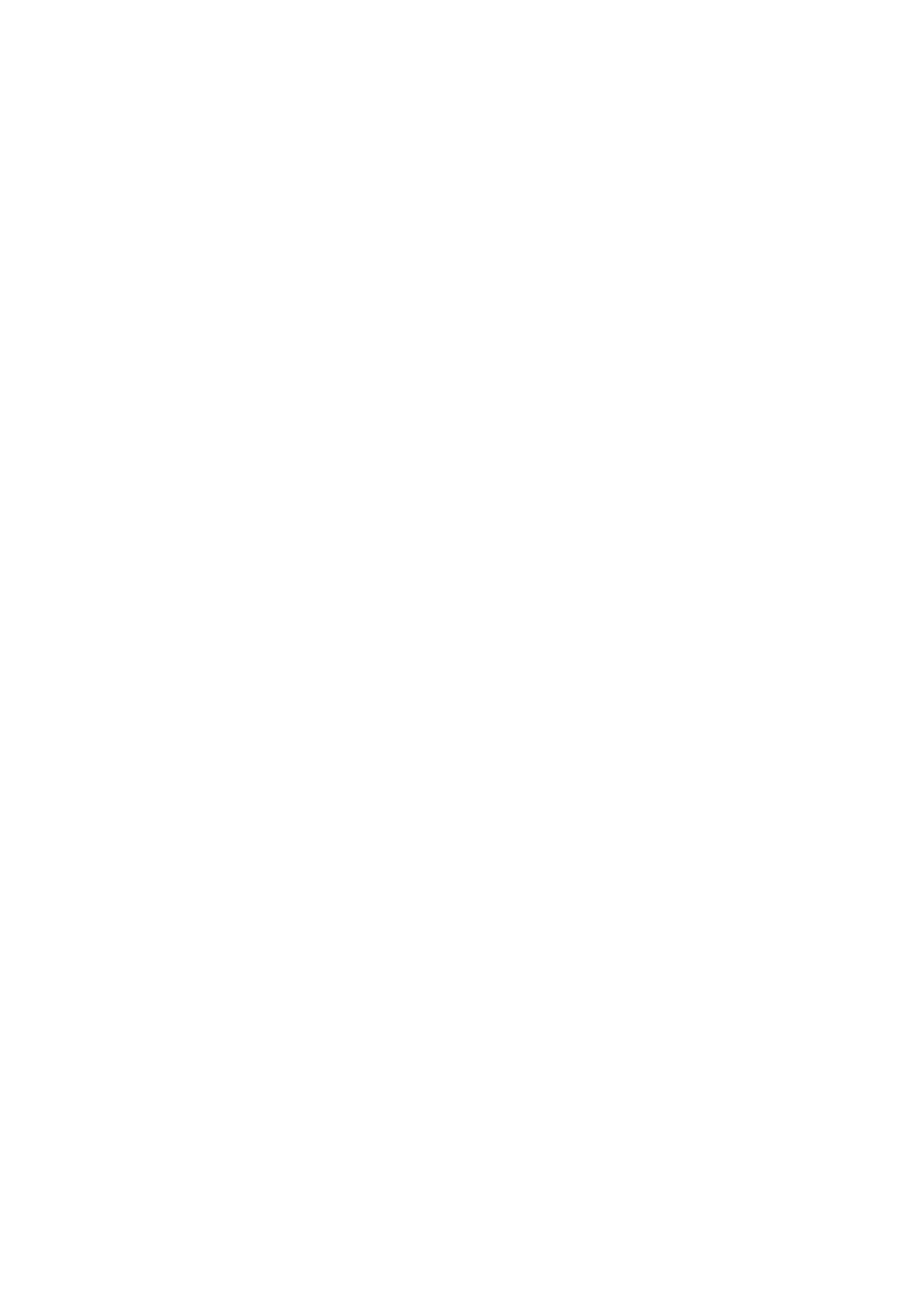## <span id="page-16-0"></span>**4 Major projects**

Survey respondents were asked questions about their awareness of the following major projects that the Council has recently completed:

- New indoor 50 metre pool Gillies Street North
- Eureka Aquatic Centre outdoor water play facility
- Eureka Stadium redevelopment
- Ballarat strategy the Council's long term plan for Ballarat to 2040
- Western Link links the Western Freeway to the Midland Highway
- All-inclusive play space at Victoria Park with multiple zones for people with a disability
- Livestock saleyards future location has been determined
- Ballarat West Employment Zone industrial estate adjacent to the Ballarat Airport
- Civic Hall decision has been made on the future use of the hall
- Ballarat Regional Soccer Facility development
- Kindergarten new buildings and redevelopments at 5 sites
- Visitor information centre relocated to the Town Hall

They were also asked to rate the success of each project they were aware of. [Figure 9](#page-16-1) shows that there was a low level of unprompted awareness of major projects completed by the Council. Awareness improved substantially after prompting. The major projects that have gained the highest levels of awareness include the new indoor 50 metre pool and the livestock saleyards. Low levels of awareness were recorded for the visitor information centre, Ballarat West Employment Zone, kindergartens and the Ballarat Strategy.

<span id="page-16-1"></span>

*Figure 9: Awareness of major projects completed by the Council - general community Q.6/7 Can you think of any major facilities or works that the Council has completed – UNPROMPTED & PROMPTED*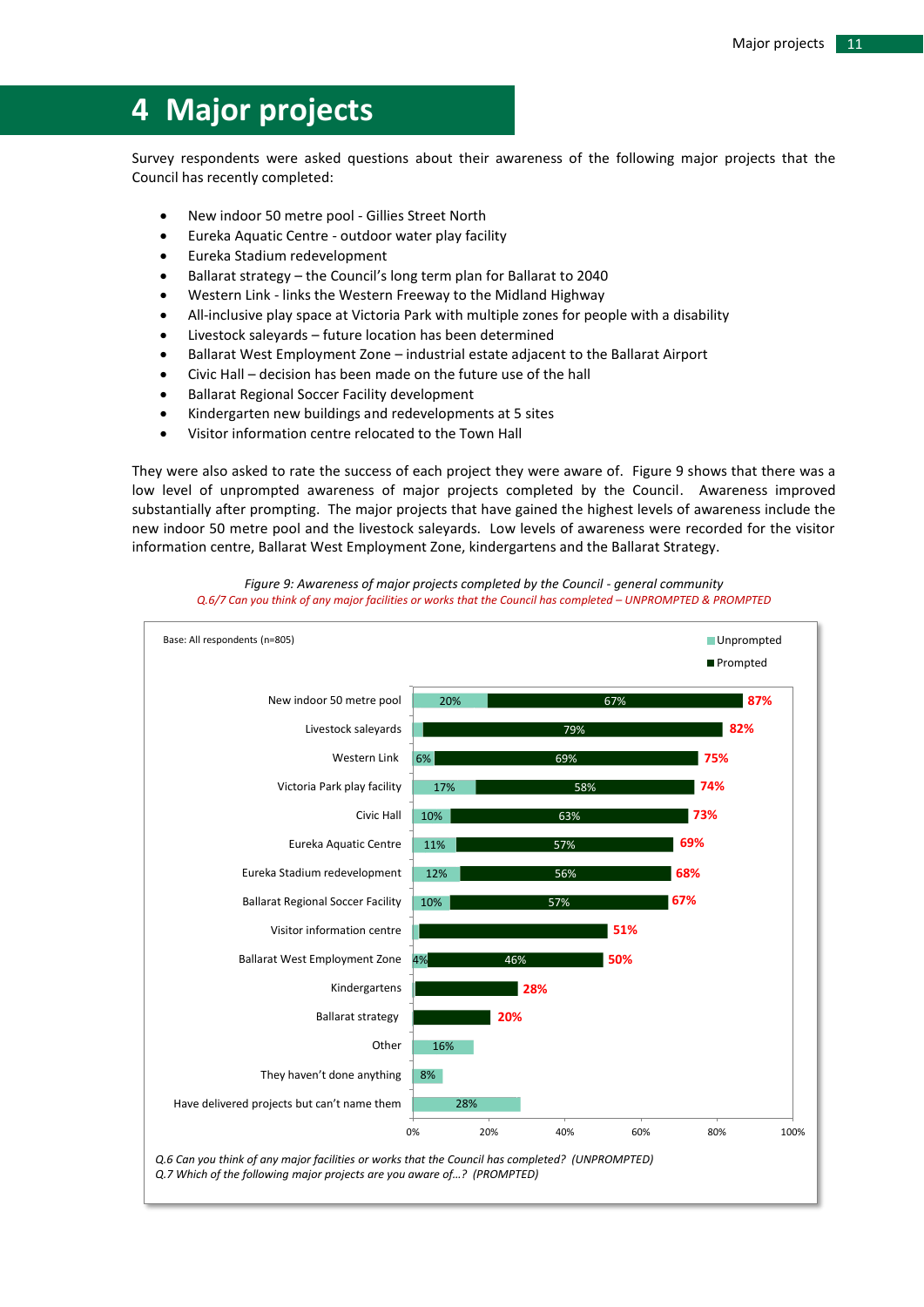[Figure 10](#page-17-0) shows that several of the major projects completed by the Council in recent times have been deemed successful. In particular, the Victorian Park play facility, kindergarten development and the Ballarat Regional Soccer facility.

Those that were seen to be least successful were the Ballarat Strategy (possibly due to lack of overall knowledge and understanding), the new visitor information centre and the decision on the future location of the livestock saleyards.

*Figure 10: Ratings of the success of major projects - general community* 

<span id="page-17-0"></span>*Q.8 How would you rate the success of the (INSERT NAME OF PROJECT) project?* 3.2 4.8 5.0 6.2 6.9 7.2 7.4 7.5 7.6 8.1 8.3 8.6 3.0 4.0 5.0 6.0 7.0 8.0 9.0 10.0 Civic Hall (n=589) Livestock saleyards (n=597) Visitor information centre (n=438) Ballarat strategy (n=163) Ballarat West Employment Zone (n=359) Eureka Stadium redevelopment (n=479) Eureka Aquatic Centre (n=411) Western Link (n=526) New indoor 50 metre pool (n=585) Ballarat Regional Soccer Facility (n=507) Kindergartens (n=202) Victoria Park play facility (n=571) Base: All respondents (excluding 'Don't know') Mean out of 10 *Q.8 How would you rate the success of the following projects…?*

The Civic Hall decision regarding its future use was rated as being unsuccessful.

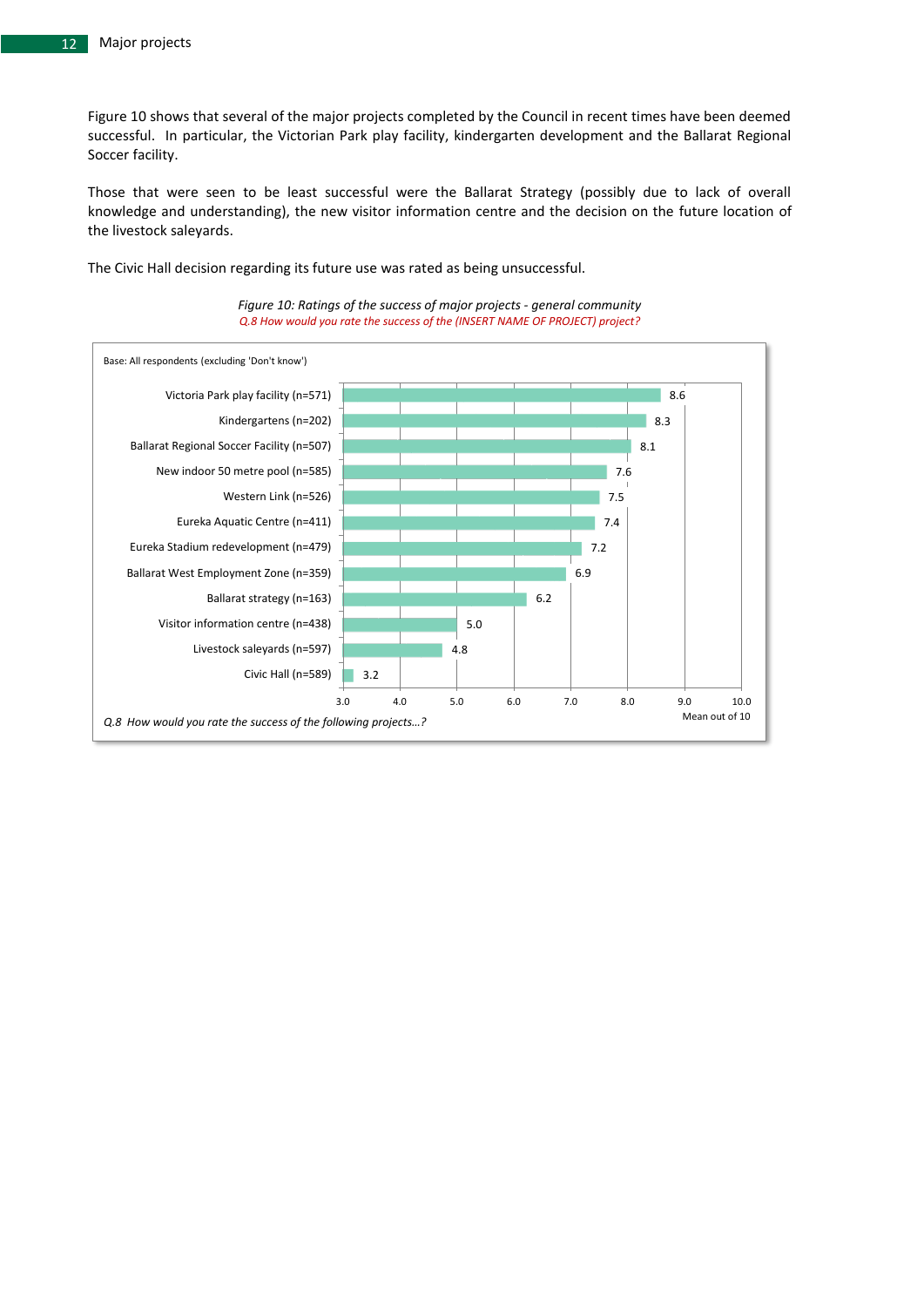## <span id="page-18-0"></span>**5 Events**

Survey respondents were asked questions about their awareness of and attendance at the following events that the Council delivers:

- **•** Begonia Festival
- Ballarat Winterlude
- Archibald Prize exhibition at the Art Gallery of Ballarat
- Cycling Road Nationals that starts in Ballarat CBD
- **•** Heritage Weekend
- Christmas Decorations

They were also asked to rate each event they had attended.

[Figure 11](#page-18-1) shows that the Begonia Festival has the most traction as the event that first comes to mind when Ballarat people think of special events that the City of Ballarat delivers for the community and after prompting there was no one who could not recall this event. Although the Ballarat Winterlude was also recalled by almost all of the survey respondents, there were few who thought of this without prompting. A majority of people were aware of all other events.

*Figure 11: Awareness of special events that the City of Ballarat delivers for the community - general community Q.9/10 Can you name any special events that the City of Ballarat delivers for the community – UNPROMPTED & PROMPTED*

<span id="page-18-1"></span>

There were a range of other events named as events delivered by the Council with the following mentioned most frequently:

- Springfest
- Rockabilly Festival
- Harmony Festival
- Beer Festival
- South Street Competitions
- Rowing, Lake Wendouree
- Music Festivals
- Australia Day Celebrations
- Anzac Day Parade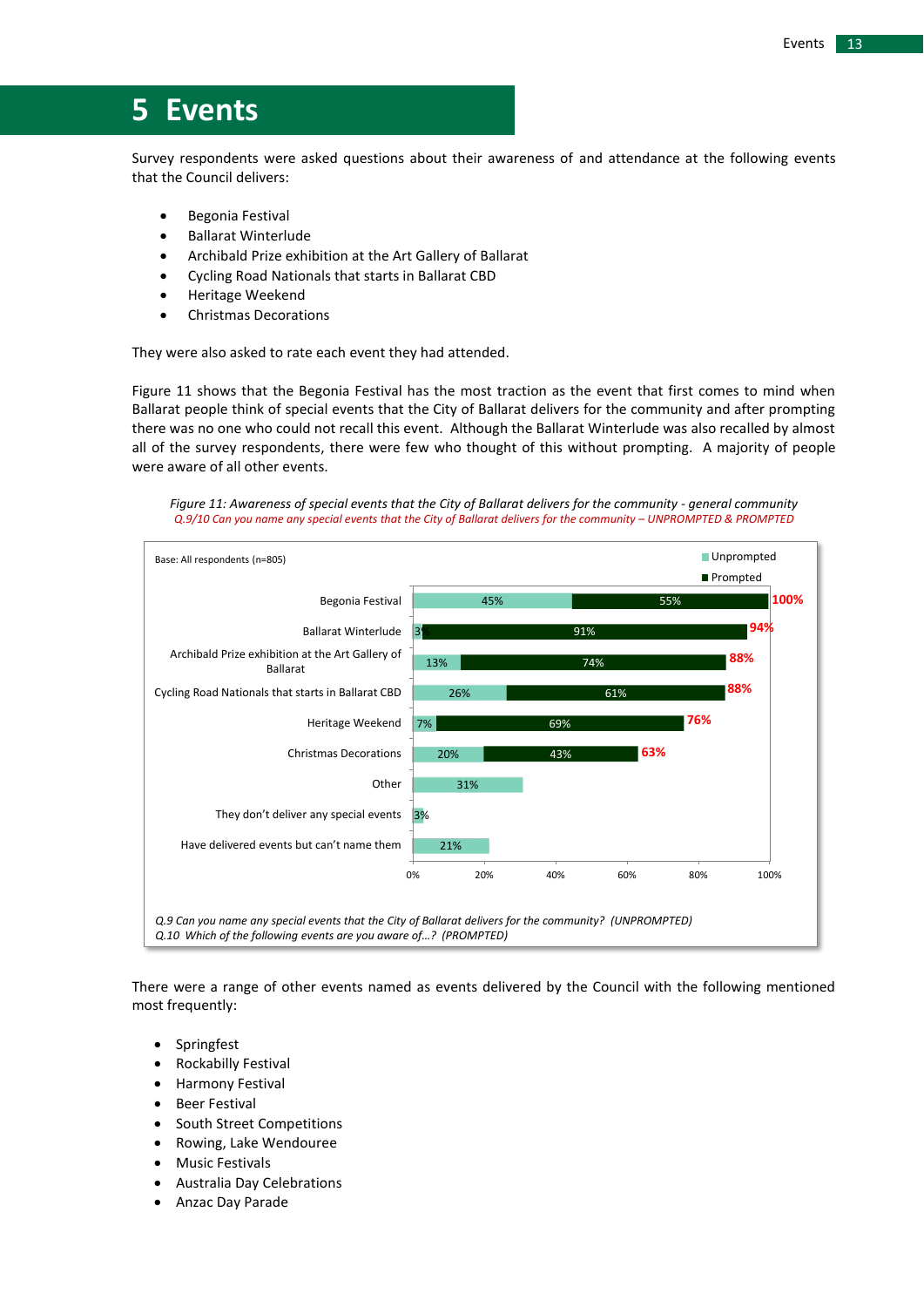[Figure 12](#page-19-0) shows the proportion of those aware of each event who have been to the event in recent years. At least 3 in 10 of those who were aware of each event had attended in recent years.

Most have been to see the Christmas Decorations and a high proportion have been to the Begonia Festival or the Heritage Weekend.

<span id="page-19-0"></span>

*Figure 12: Have you been to (NAME OF EVENT) in recent years - general community Q.11 Have you been to (NAME OF EVENT) in recent years?*

[Figure 13](#page-19-1) shows that all events rated well with the lowest being the Begonia Festival at 7.7 out of 10 and the Christmas Decorations rating at 7.8 out of 10.



<span id="page-19-1"></span>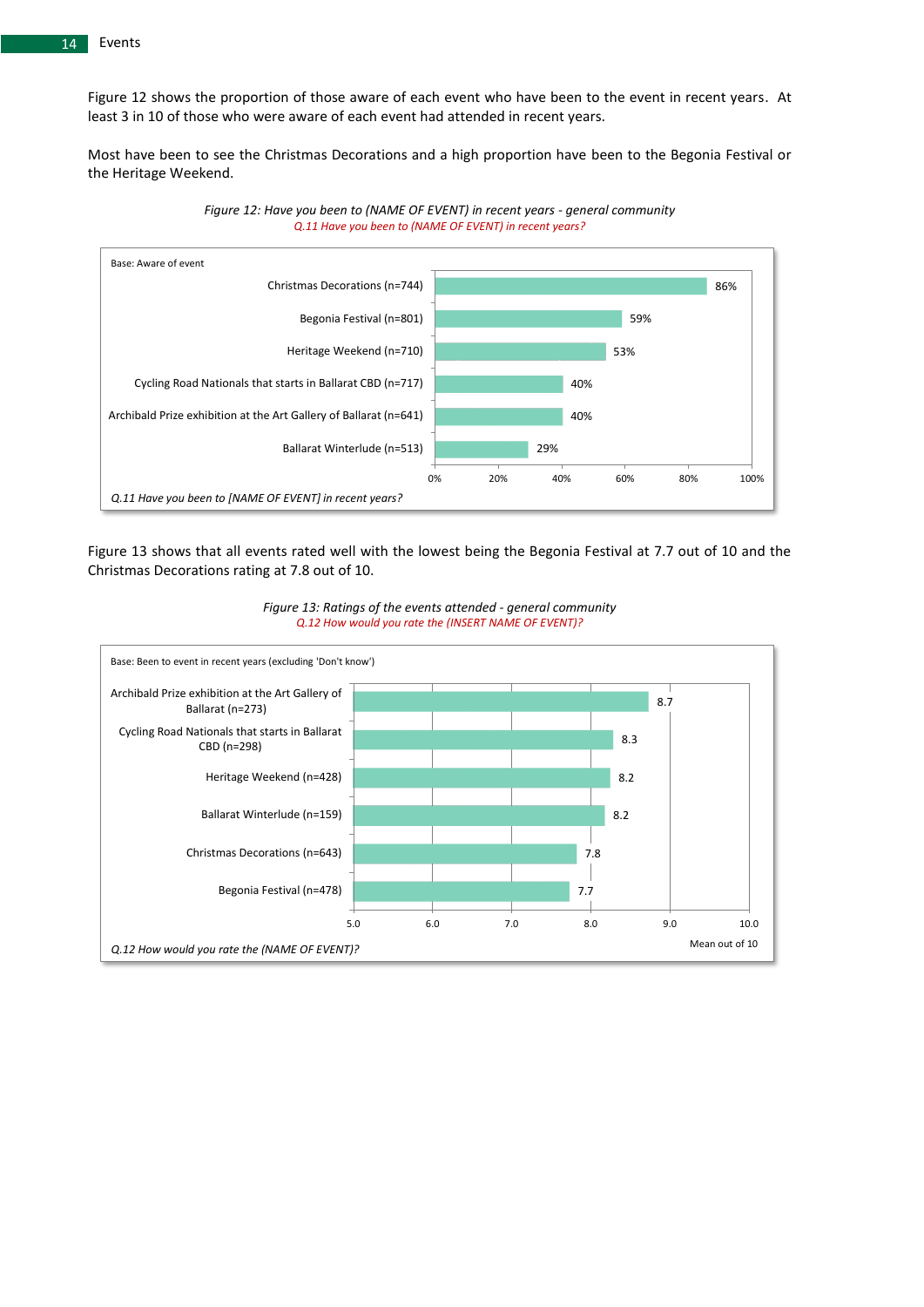## <span id="page-20-0"></span>**6 Satisfaction**

Survey respondents were asked questions about their satisfaction with Council's:

- Overall performance
- Advocacy and engagement
- Customer service
- Performance in delivering a range of services

#### <span id="page-20-1"></span>**6.1 Overall performance**

1

[Figure 14](#page-20-2) shows that satisfaction with the Council's overall performance is at a moderate level in 2016 with an index score of 65.8 (out of 100). Those living in the North Ward were the comparatively less satisfied with a score of 62.4 compared with the Sooth Ward at 65.4 and the Central Ward at 67.2.

Ballarat shows a substantially higher perception of overall Council performance when compared with other Victorian regional centres (55 out of 100 representing a low satisfaction level)<sup>1</sup>.

The 2016 result for Ballarat represents an increase compared with the 2015 score of 57 (out of 100).

#### *Figure 14: Perceptions of overall Council performance - general community*

<span id="page-20-2"></span>*Q.13 Thinking very broadly about the City of Ballarat's service performance overall over the last 12 months, would you describe it as…?*



<sup>1</sup> *The question on the Community Satisfaction Survey (CSS) coordinated by Local Government Victoria (LGV) was: "On balance, for the*  last 12 months, how do you feel about the performance of council, not just on one or two issues, but overall across all responsibility *areas?" Caution should be used when comparing Ballarat's results with this question.*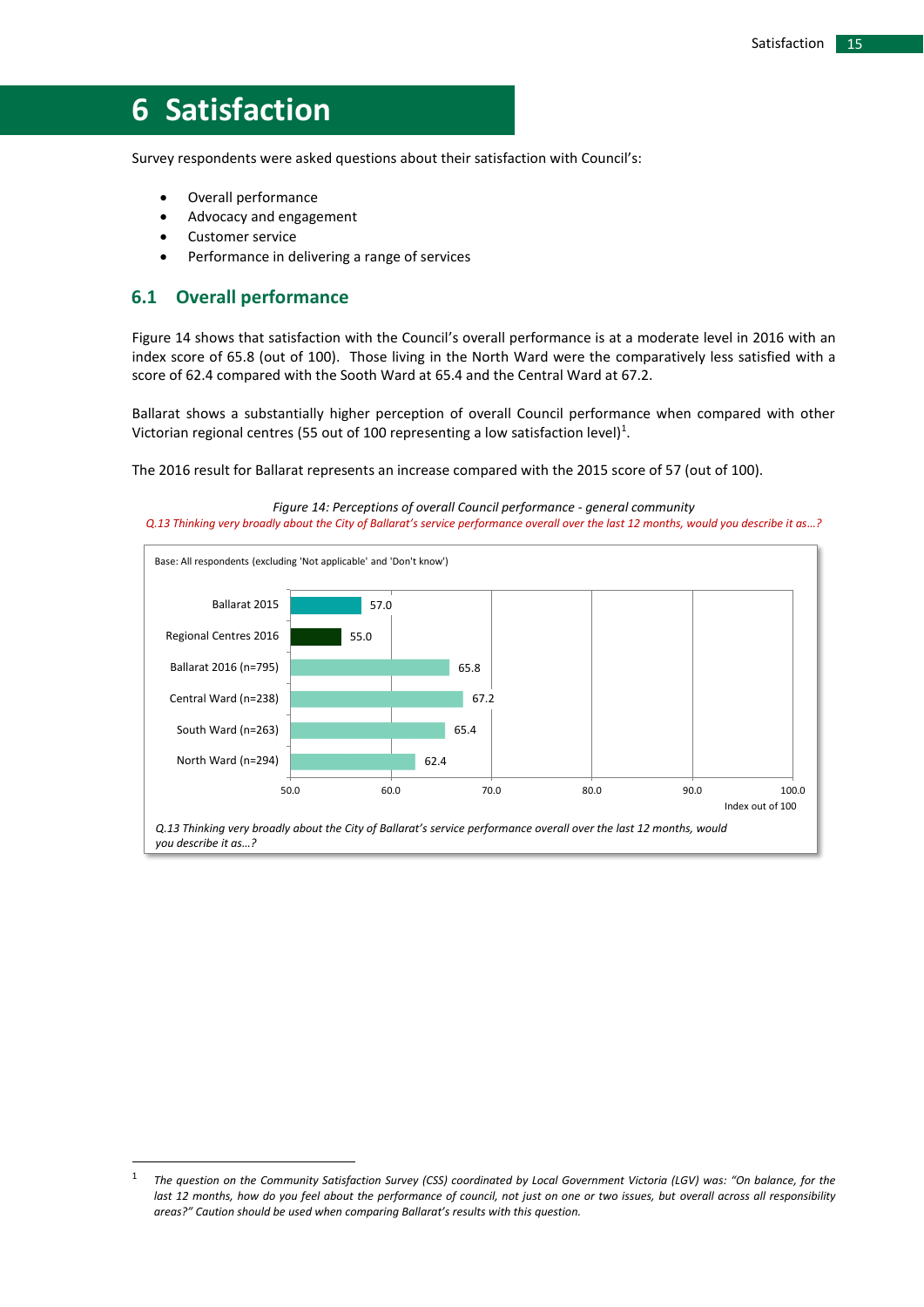[Figure 16](#page-22-0) provides a demographic analysis of overall satisfaction with Council's performance. Notable variations included lower satisfaction for males, older age groups, couples with no children at home and those who speak a language other than English.



<span id="page-21-0"></span>*Figure 15: Perceptions of overall Council performance changes over time - general community Q.13 Thinking very broadly about the City of Ballarat's service performance overall over the last 12 months, would you describe it as…?*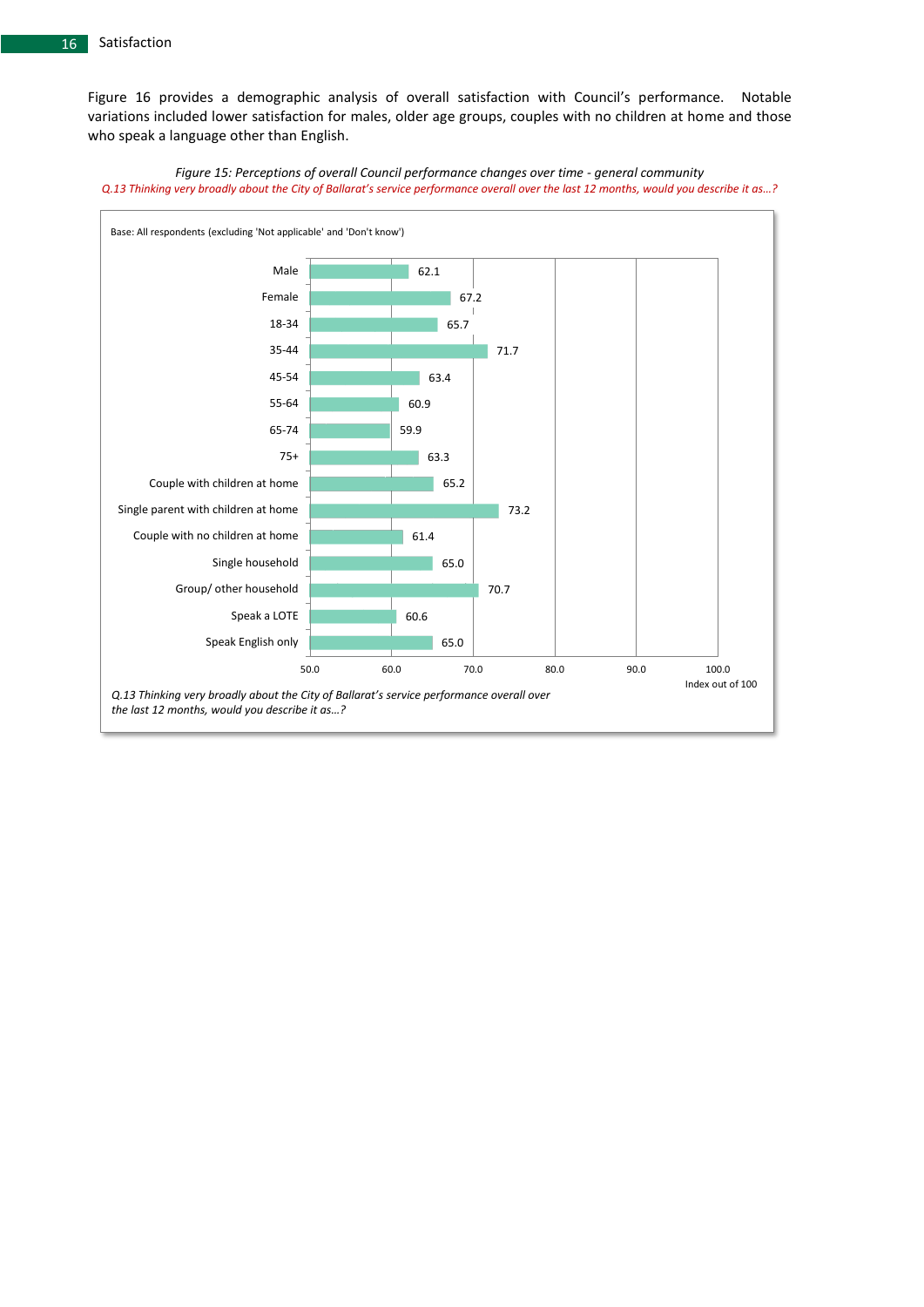[Figure 16](#page-22-0) shows that around 3 in 10 of the survey respondents (32%) felt that the Council's performance has improved over the last 12 months. A total of 16% felt the Council's performance had deteriorated and hence the net improvement can be calculated (improved minus deteriorated) at 16 percentage points. There was little variation between wards.

<span id="page-22-0"></span>

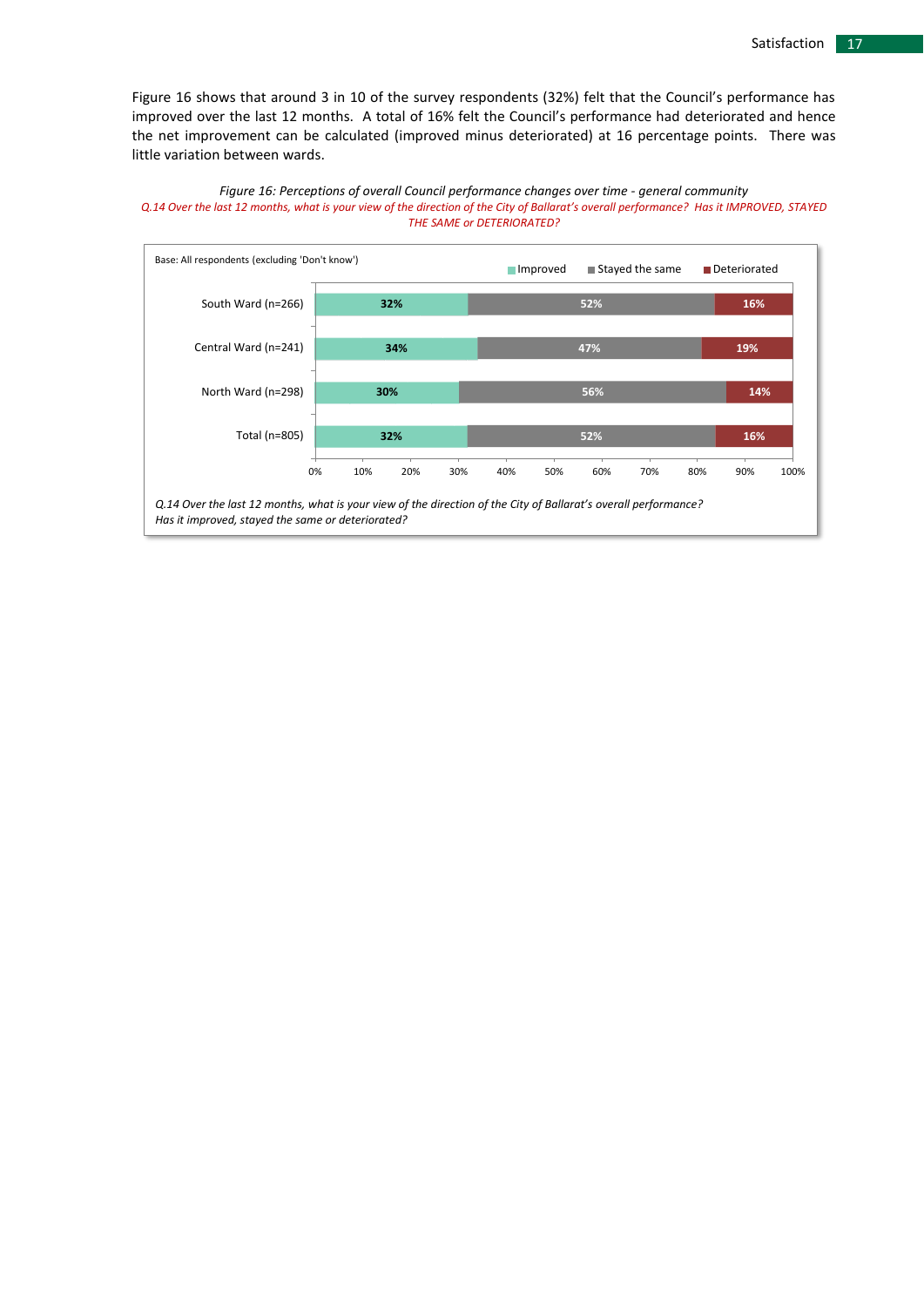### <span id="page-23-0"></span>**6.2 Advocacy and engagement**

[Figure 17](#page-23-1) shows that the Ballarat community has a low level of satisfaction with the Council's performance on the three indicators of advocacy and engagement, however there has been an improvement since 2015 for community consultation and engagement and decision made in the interest of the community.

The Ballarat scores are on par or slightly higher than the Victorian regional centre average for 2016.

Once again there was little variation across wards and scores that were comparable to other Victorian regional centres.



<span id="page-23-1"></span>

|                                                 | <b>Total</b> | <b>North</b><br><b>Ward</b> | <b>Central</b><br><b>Ward</b> | <b>South</b><br><b>Ward</b> |
|-------------------------------------------------|--------------|-----------------------------|-------------------------------|-----------------------------|
|                                                 | $(n=805)$    | $(n=298)$                   | $(n=241)$                     | (n=266)                     |
|                                                 | <b>Index</b> | <b>Index</b>                | <i>Index</i>                  | <b>Index</b>                |
| Decisions made in the interest of the community | 51.0         | 51.4                        | 51.1                          | 50.6                        |
| Lobbying on behalf of the community             | 52.4         | 54.5                        | 52.0                          | 50.6                        |
| Community consultation and engagement           | 53.8         | 56.3                        | 52.8                          | 52.1                        |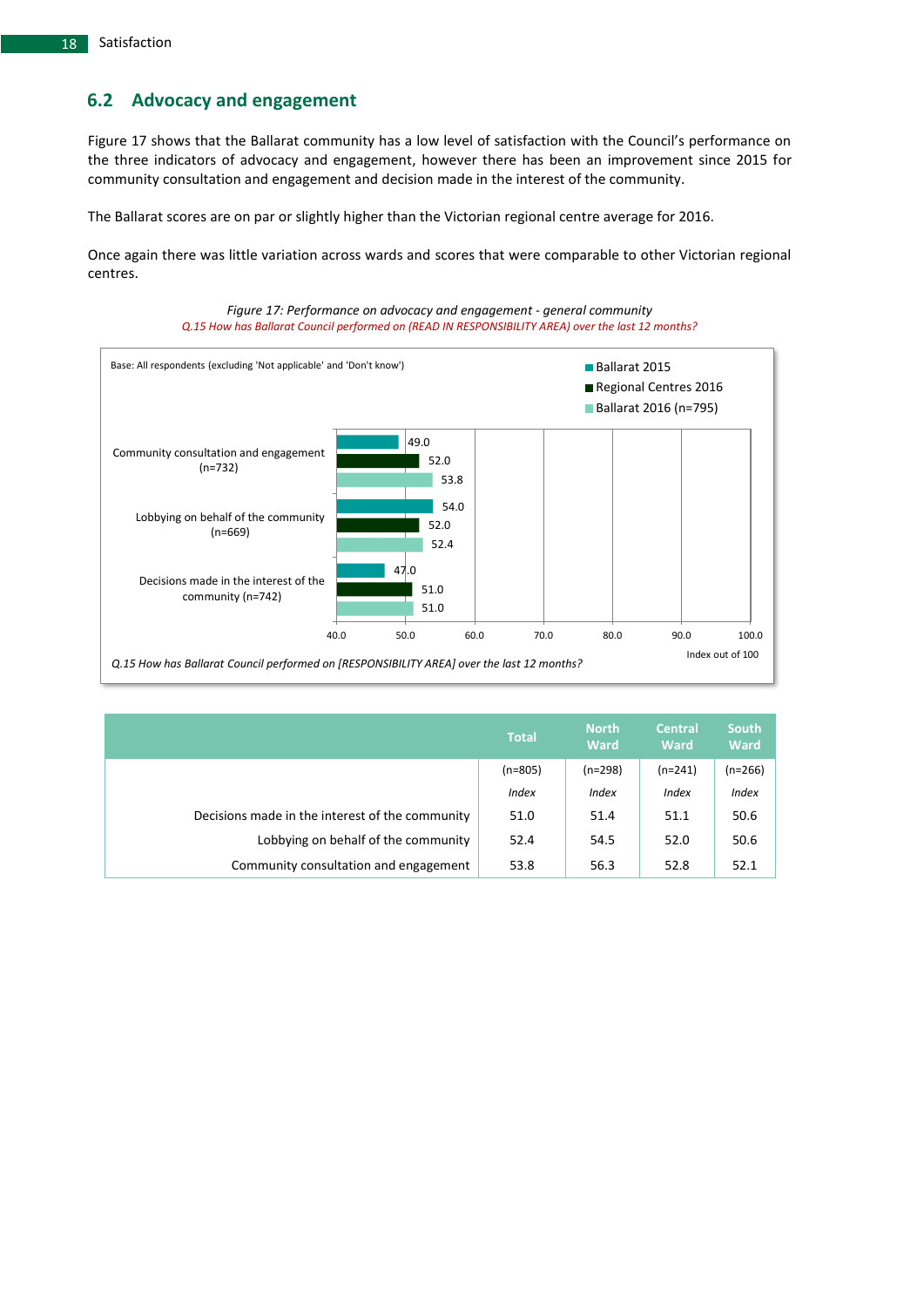Survey respondents were asked to provide a specific example where they believed the Council had not performed well in making decisions in the interest of the community. [Figure 18](#page-24-0) shows that the decision making around the future use of Civic Hall was a key source of negativity towards the Council's performance in advocacy and engagement. Following this was the example of the livestock saleyards. Other than these two specific examples, survey respondents provided general comments about the Council being indecisive and extravagant with public funds.

#### *Figure 18: Examples of poor performance in advocacy role - general community*

#### <span id="page-24-0"></span>*Q.16 Can you provide any specific examples where you believe the Council has not performed well in making decisions in the interest of the community?*



#### The following are example verbatim comments relating to the Civic Hall and livestock saleyard:

*The Civic Hall they've been consulting with only a small vocal minority of the community. The live stock exchange I think they have procrastinated too long on that instead of implementing it.* 

*I think the Civic Hall is one, they have taken so long to do anything about it. We have given loads of suggestions and instead of consulting us, they called in someone from NZ to advise them and ignored his advice anyway. The Cattle yards has been one set back after another.* 

*Let's go to the Civic Hall, at the end of the day the Council need to step up to the plate and make a decision the more money they spend and the more derelict it gets, the longer these decisions drag on the more it costs us waiting for a decision, community consultation doesn't cost anything and can be very helpful in decision making.*

*The muck up with the Civic Hall and the livestock place has been shocking they won't make up their mind. They won't make a decision and they give into minority groups too easily. In my opinion they caved in with the minority with the Civic Hall and the silent opinion went unheard the original decision was to demolish the old dysfunctional Civic Hall and to replace it with something more modern and people got onto them saying they wanted to retain their past and now we are stuck with this derelict.*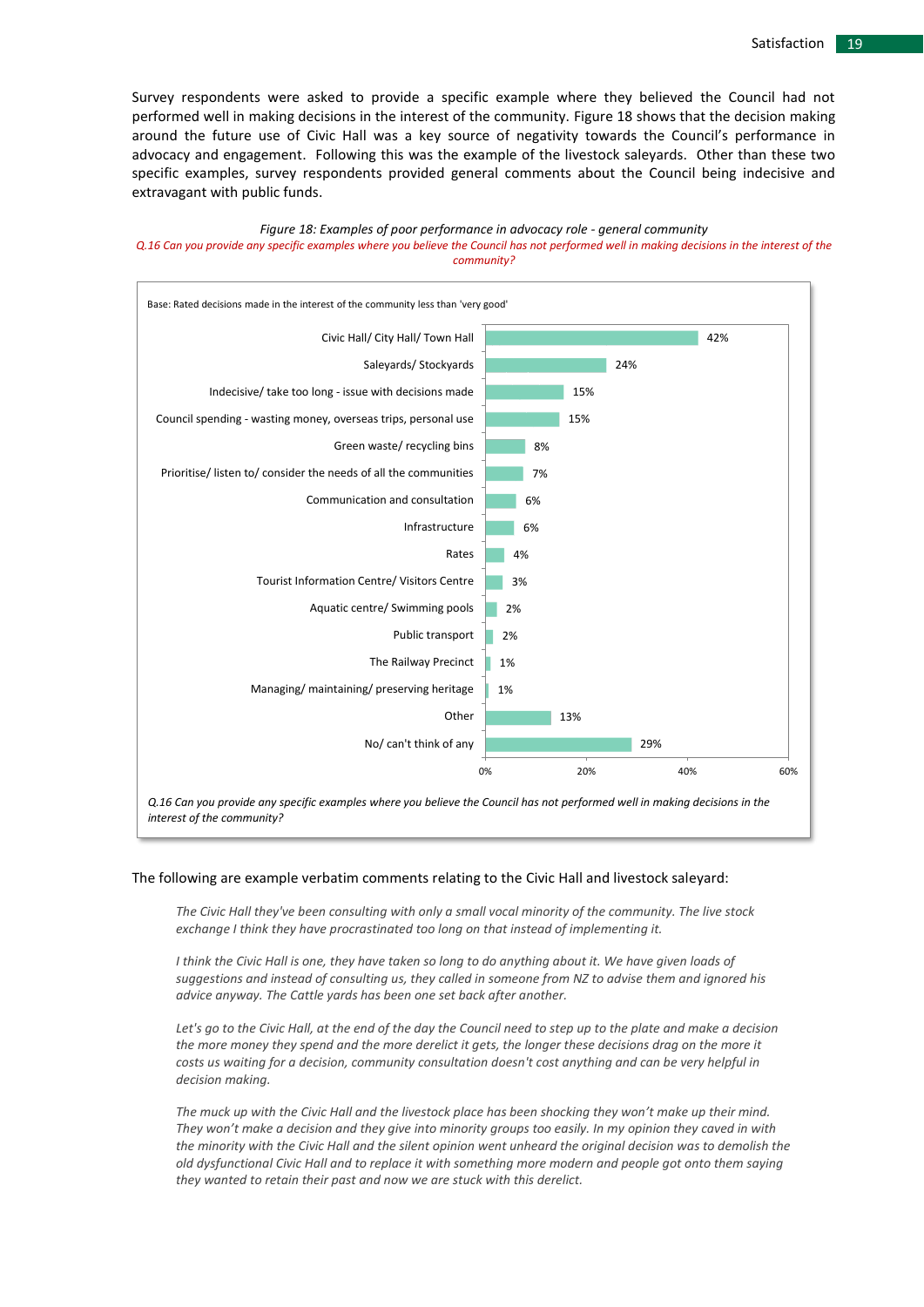### <span id="page-25-0"></span>**6.3 Customer service**

Over the last 12 months, a total of 44% of survey respondents reported that they had contacted the Council (refer [Figure 19\)](#page-25-1).



<span id="page-25-1"></span>*Figure 19: Contact with the Council - general community Q.17 Over the last 12 months, have you or any member of your household had any contact with the Ballarat Council?*

Of the 382 survey respondents who had contacted Council, there was a moderate level of satisfaction with the customer service they received (refer [Figure 20\)](#page-25-2) and this was in line with other Victorian regional centres, but slightly lower than the score received in 2015.



<span id="page-25-2"></span>

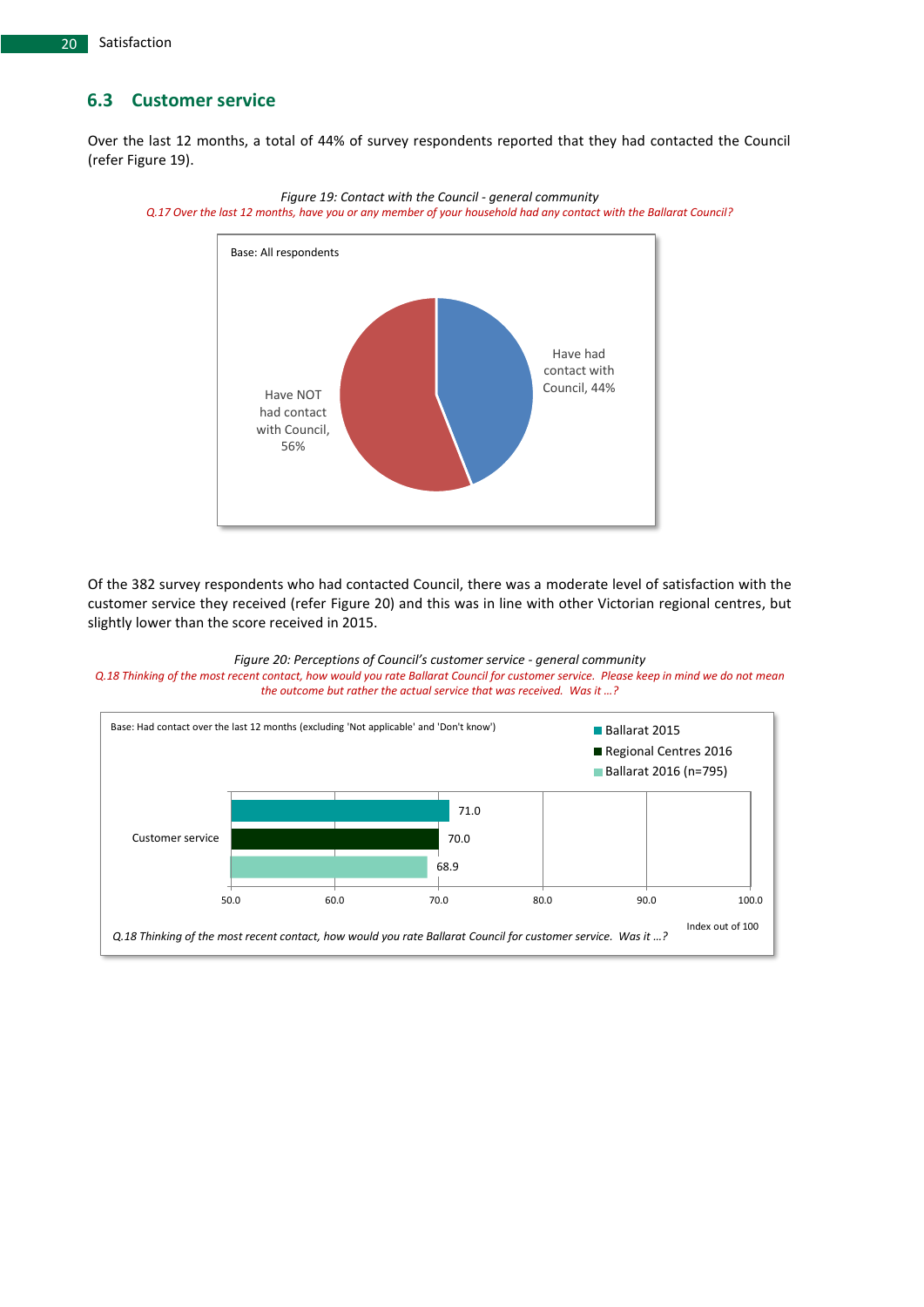### <span id="page-26-0"></span>**6.4 Performance in delivering a range of services**

Survey respondents were asked questions about their usage of and satisfaction with the following Council services:

- Libraries located in the City of Ballarat
- Planning services
- Maternal and child health services
- Parks and gardens
- Kindergartens
- Recreational or sporting grounds and facilities
- Waste Collection
- **•** Elderly Services

[Figure 21](#page-26-1) shows that the proportion of people who use these Council services ranges from 90% for waste collection down to 8% for elderly services.

<span id="page-26-1"></span>

#### *Figure 21: Usage of Council services - general community Q.19 In the last 12 months have you used (INSERT SERVICE)?*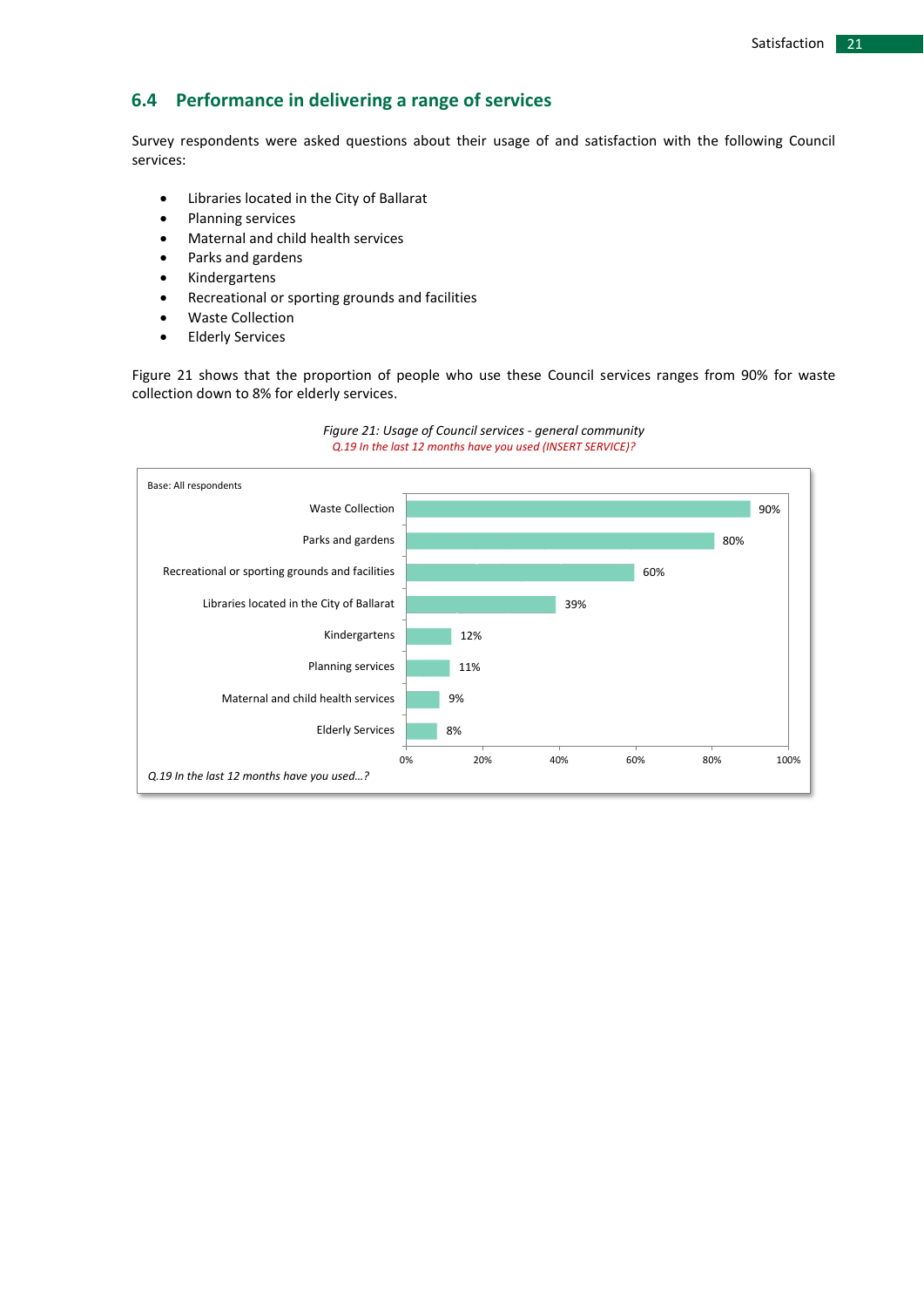Users of each Council service were asked to rate their perceptions of Council's delivery of the service. [Figure 22](#page-27-0) shows that there is a high or very high level of satisfaction with almost all of the Council services. Those who had used planning services however, reported a low level of satisfaction with an index score of 54.5 (out of 100).

<span id="page-27-0"></span>

*Figure 22: Perceptions of Council's service delivery - general community Q.20 In the last 12 months have you used (INSERT SERVICE)?*

Survey respondents were asked questions about their satisfaction with the following Council services:

- The maintenance and renewal of local roads
- The maintenance and renewal of footpaths
- Waste and recycling collections
- The condition of sealed local roads in your area

<span id="page-27-1"></span>[Figure 23](#page-27-1) shows that whilst waste and recycling collections are perceived to be performed well by the Council, the remaining infrastructure service delivery for the condition of sealed roads and maintenance & renewal of footpaths and local roads were all rated at low levels.

> *Figure 23: Perceptions of Council's infrastructure service delivery - general community Q.21 How would you rate the performance of Council for (INSERT SERVICE)?*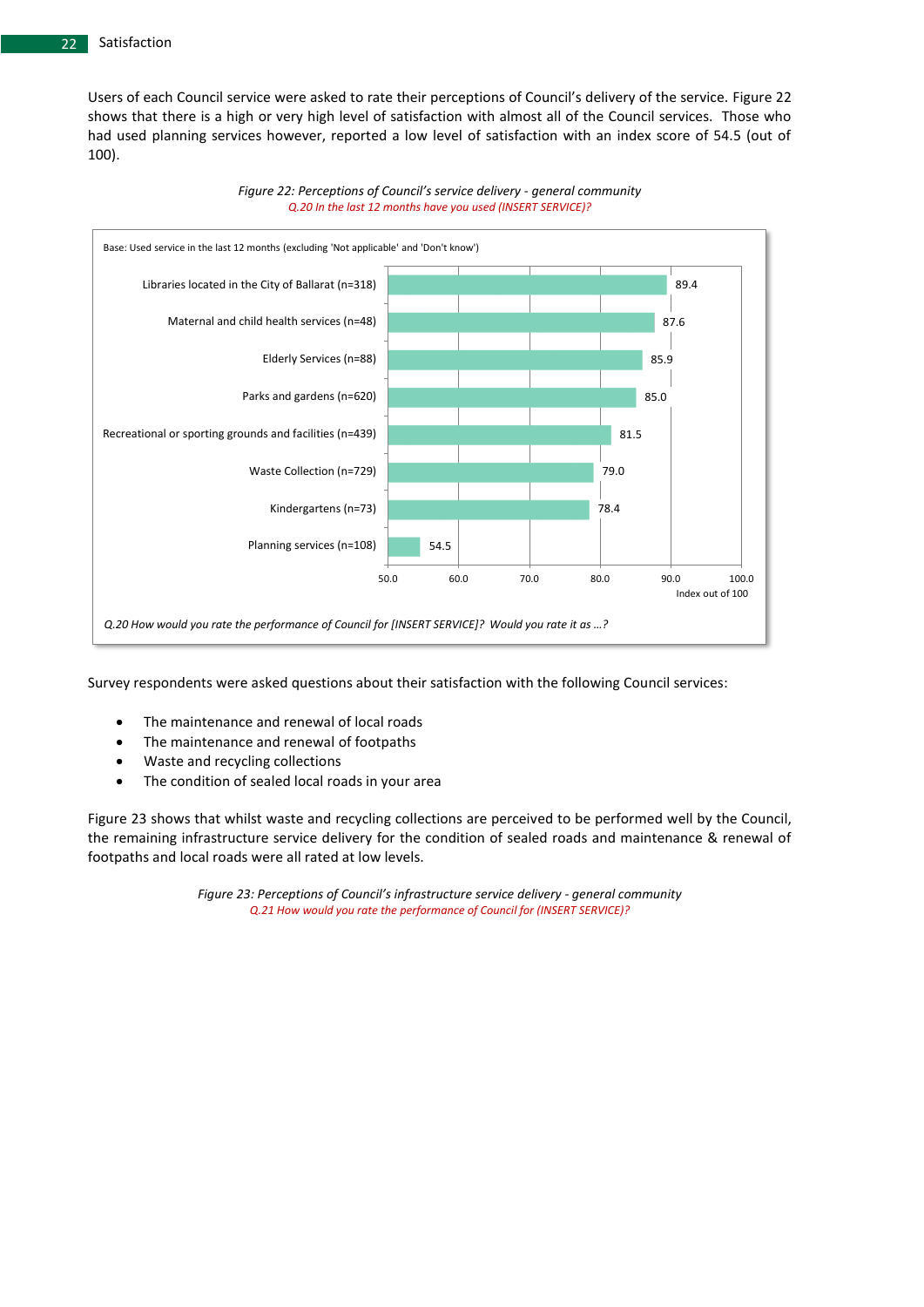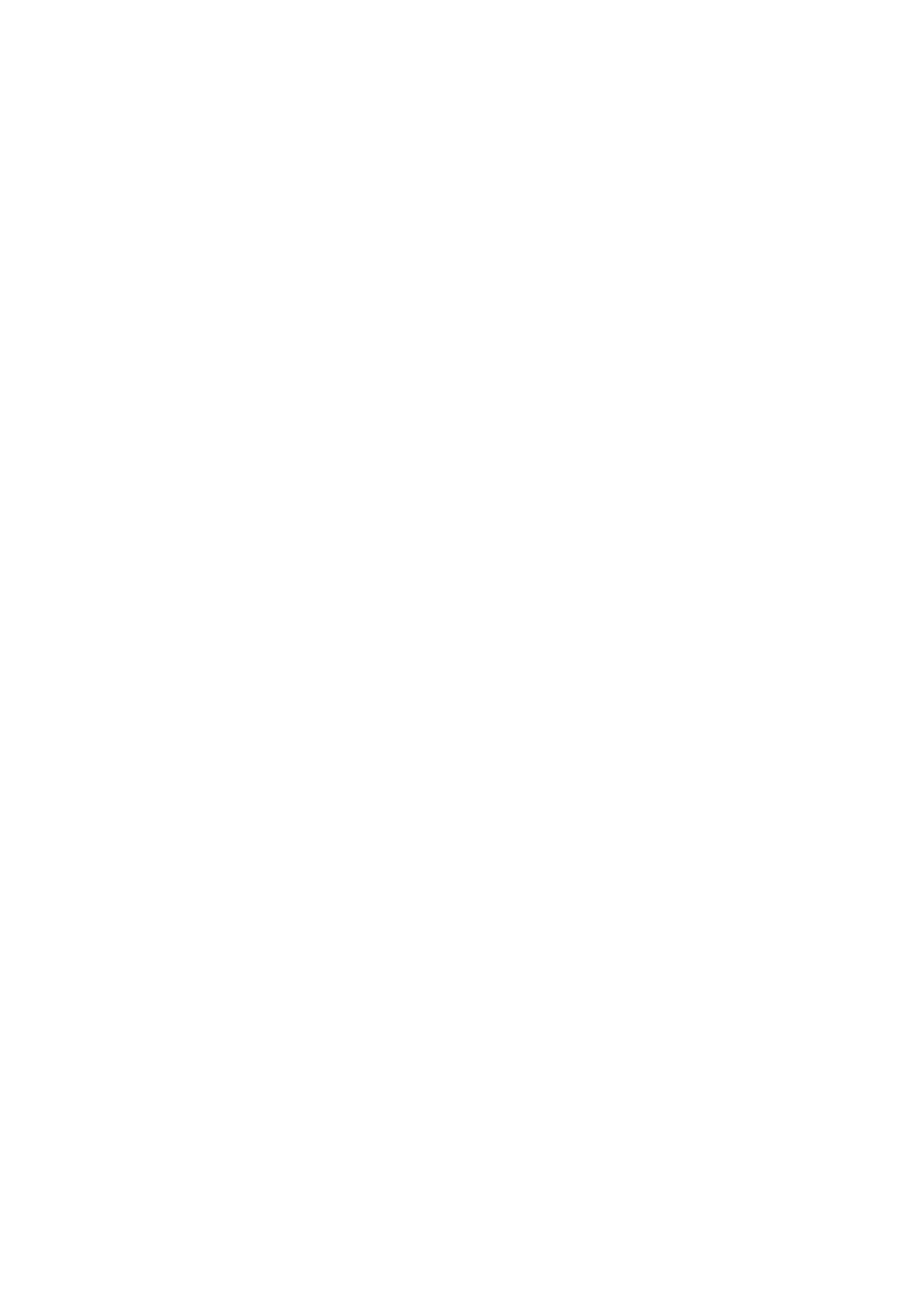## <span id="page-30-0"></span>**7 Communications**

When asked where they typically access their daily news, The Courier was the main mode mentioned, followed by online sources and television (WIN and Prime Seven) as shown in [Figure 24.](#page-30-1)

<span id="page-30-1"></span>